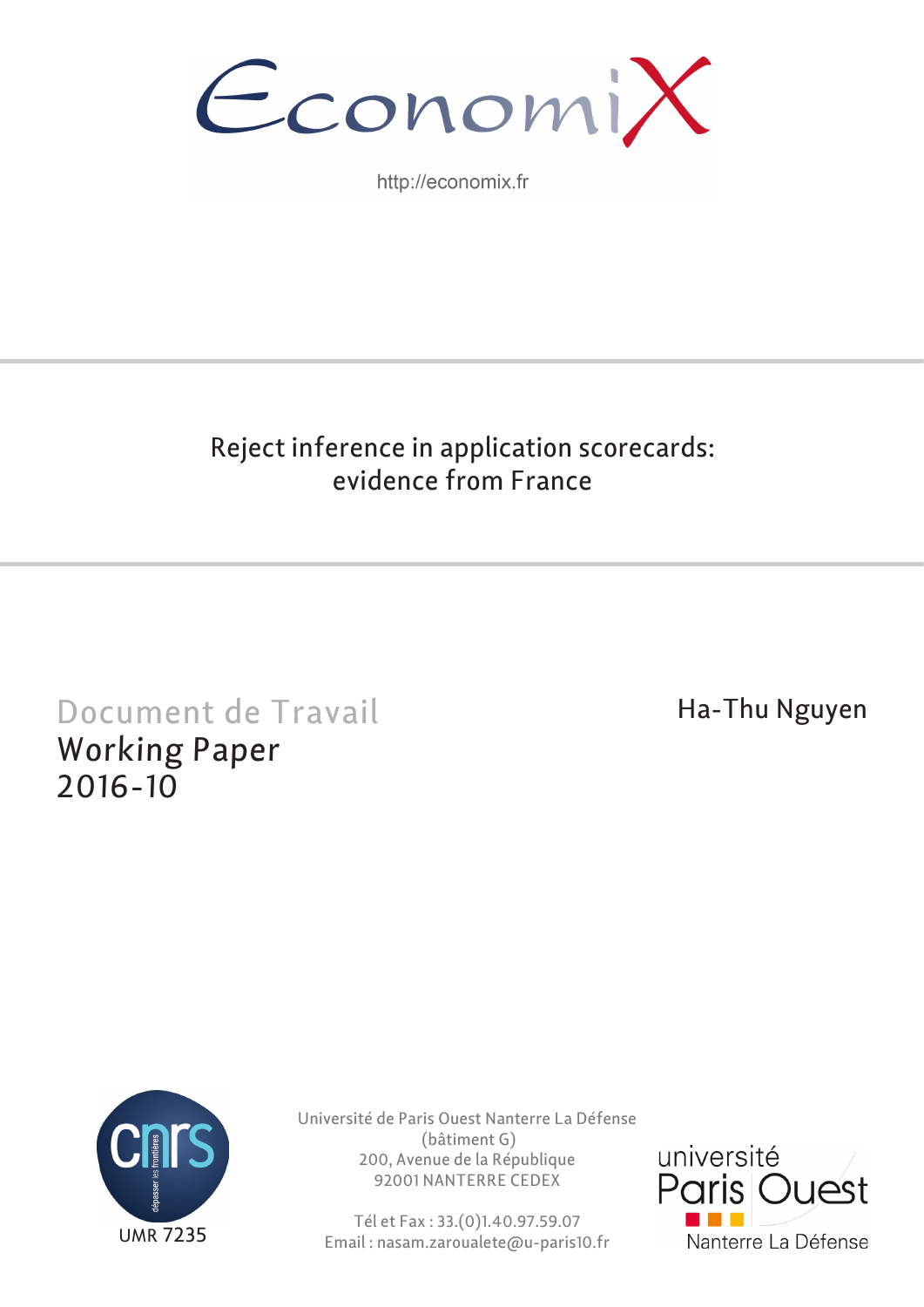### **Research Paper**

# **Reject inference in application scorecards: evidence from France**

### **Ha-Thu Nguyen**

EconomiX, Université Paris Ouest-Nanterre la Défense (Paris X), 200 Avenue de la République, Bâtiment G, 92001 Nanterre, France; email: [hathunguyen12@gmail.com](mailto:hathunguyen12@gmail.com)

*February 2016*

### **ABSTRACT**

Credit scoring models are commonly developed using only accepted Known Good/Bad (G/B) applications, called KGB model, because we only know the performance of those accepted in the past. Obviously, the KGB model is not indicative of the entire through-the-door population, and reject inference precisely attempts to address the bias by assigning an inferred G/B status to rejected applications. In this paper, we discuss the pros and cons of various reject inference techniques, and pitfalls to avoid when using them. We consider a real dataset of a major French consumer finance bank to assess the effectiveness of the practice of using reject inference. To do that, we rely on the logistic regression framework to model probabilities to become good/bad, and then validate the model performance with and without sample selection bias correction. Our main results can be summarized as follows. First, we show that the best reject inference technique is not necessarily the most complicated one: reweighting and parceling provide more accurate and relevant results than fuzzy augmentation and Heckman's two-stage correction. Second, disregarding rejected applications significantly impacts the forecast accuracy of the scorecard. Third, as the sum of standard errors dramatically reduces when the sample size increases, reject inference turns out to produce an improved representation of the population. Finally, reject inference appears to be an effective way to reduce overfitting in model selection.

**Keywords**: Reject inference, sample selection, selection bias, logistic regression, reweighting, parceling, fuzzy augmentation, Heckman's two-stage correction.

**JEL Classification**: C51, C52, C53, G21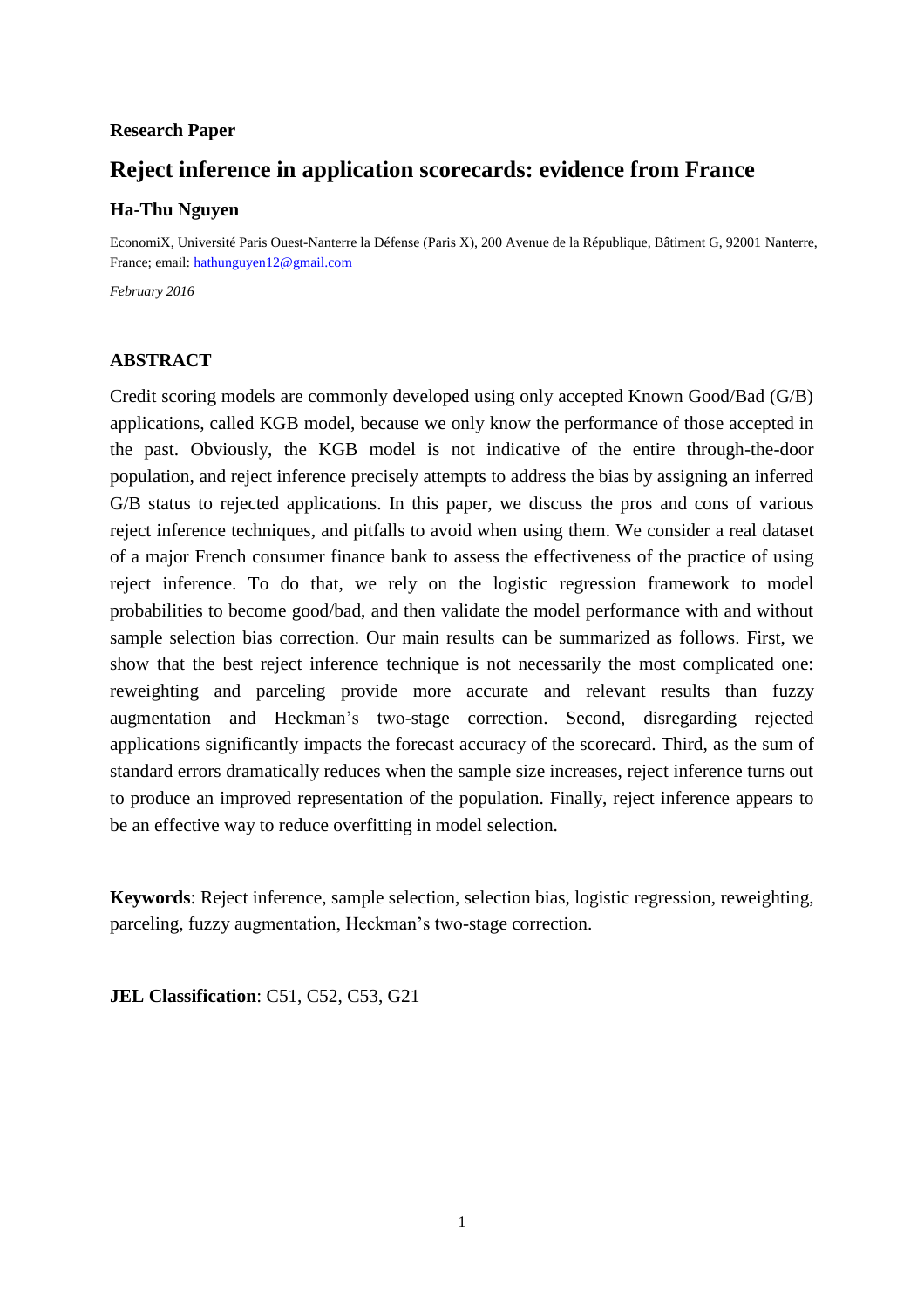### **1 INTRODUCTION**

Nowadays, credit scoring is of paramount importance to evaluate credit risk when banks decide whether or not to approve a credit. Such models are traditionally developed based on the repayment performance of previous applicants in the portfolio, assuming that the sample used for the development represents the overall population (Greene, 1998). In case of application scorecard, this assumption is not fully satisfied, because we only get information on the repayment behavior of those who have been accepted and finally booked for credit. The behavior of those who have been declined is unknown. Thus, by selecting only approved applicants and ignoring rejected ones, the modeling sample is intrinsically biased. If the model is to be used only to predict future bad rates of the approved sample (behavior scorecard), there will be no selection bias issue. However, since the model is typically designed to assess the whole through-the-door population to make new decisions on whether accept or reject an application (application scorecard), the bias turns to be a serious issue (see Chandler and Coffman, 1977, and Avery, 1977 for early discussions on this topic). Eisenbeis (1977), Reichert *et al* (1983), Joanes (1993/4), Hand (1998), Feelders (2000) among others, also report that using a model based solely on accepted applicants often generate misleading results. Reject inference techniques is then a way to address this concern.

The importance of reject inference varies, depending on the current decision process, data, and approval/rejection rates. According to Siddiqi (2006), reject inference does not make much significant difference in the following situations: (i) a very high confidence level with a high approval rate assumes all rejects are equal to bads; (ii) a very low confidence level assumes that decisions are randomly made or using a mistaken adjudication tool. In cases with either low or medium approval rates, reject inference helps in identifying creditworthy applications that are currently rejected.

Previous research has proposed different techniques to reduce selection bias (see Banasik and Crook, 2004 for example). While the performance of these techniques has largely been discussed at a theoretical level, very few studies have been done from an empirical point of view, as most datasets on which reject inference techniques have been tested are incomplete or simulated (Åstebro and Chen, 2012). We fill this gap in the present paper. Indeed, a significant contribution and novelty of our empirical analysis is to use a dataset coming from one of the biggest French consumer finance banks, which contains complete information on both rejected and accepted applications, and focus on the results that could be reached if reject inference would occur. The aim of the paper is to shed some new light on the relevance of reject inference procedures in the development of application credit scoring models.

The rest of the paper is structured as follows. Section 2 discusses the issue of selection bias and different reject inference methods in credit scoring: manual estimation, bureau data-based method, reweighting, parceling, fuzzy augmentation and Heckman's correction method. The pros and cons of each technique are also presented in this section, with a special focus on the Heckman's two-stage estimation method which has been widely used to correct selection bias.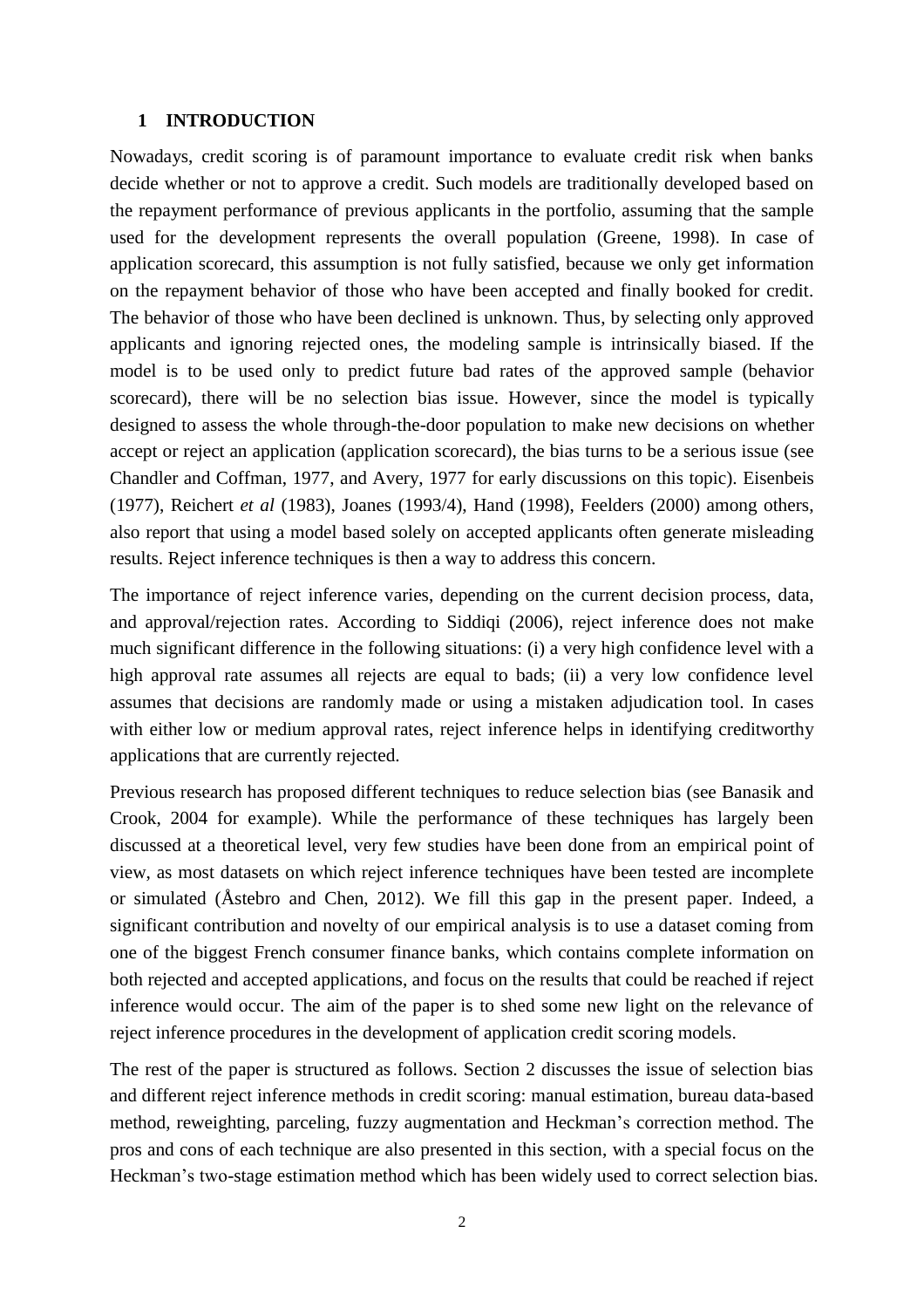Section 3 is devoted to the empirical part of the paper. Using a real dataset of a leading French consumer finance bank, we evaluate the effectiveness of the practice of using reject inference. Finally, Section 4 concludes the paper with a discussion on the key findings of the study.

### **2 REVIEW OF REJECT INFERENCE TECHNIQUES**

In the sense of Rubin (1976) and Little and Rubin (2002), missing data can be classified in one of three groups: missing completely at random (MCAR), missing at random (MAR), and missing not at random (MNAR). In the first two cases, the missing data mechanism is ignorable. Indeed, missing at random means that the probability of default, given all the exogenous variables of the model, is the same whether an application is accepted or rejected. On the contrary, if the data is MNAR, the missing data mechanism is non-ignorable because extra information on future default is added by human judgment, and then this will change the probability of default. In this case, sample selection bias happens. Missing data must be included in the model to get proper estimates of the outcome.

In this section, we discuss different applicable methods for non-ignorable missing data.

### **2.1 Manual estimation**

Montrichard (2007) presents manual estimation*,* known as "expert rules", as one of applicable reject inference methods. It corresponds to the case where the analysts use their own experience to manually simulate the performance of the rejects. For example, they argue that if one variable is greater than a specific limit, over 50% of that group will turn to be "bad" after 12 months. They will then select this segment from the declined dataset and randomly assign 50% of the applicants as "good" and the remaining as "bad". For the remaining rejects, they assume an overall 30% bad rate. The use of the method is not statistically justified and it is consequently likely to be too subjective to be reliable. In fact, if one chooses different rates, the results will be completely different.

### **2.2 Similar in-house or Bureau data-based method**

One of the most commonly used practices in reject inference is to obtain external performance data from credit bureaus on rejected applicants, suggested by Ash and Meester (2002), Siddiqi (2006), Barkova *et al.* (2013), and Etimova *et al.* (2013). Using performance data coming from other creditors over an observation period allows lender to infer how the rejects would have performed if they had been approved. It is assumed that default on other products is equivalent to default on the interested product; the new model is then created with consideration of the behavior of the reject. Thus, using real historical data and giving a more realistic perspective of the market and other clients' behaviors are the core advantages of this method.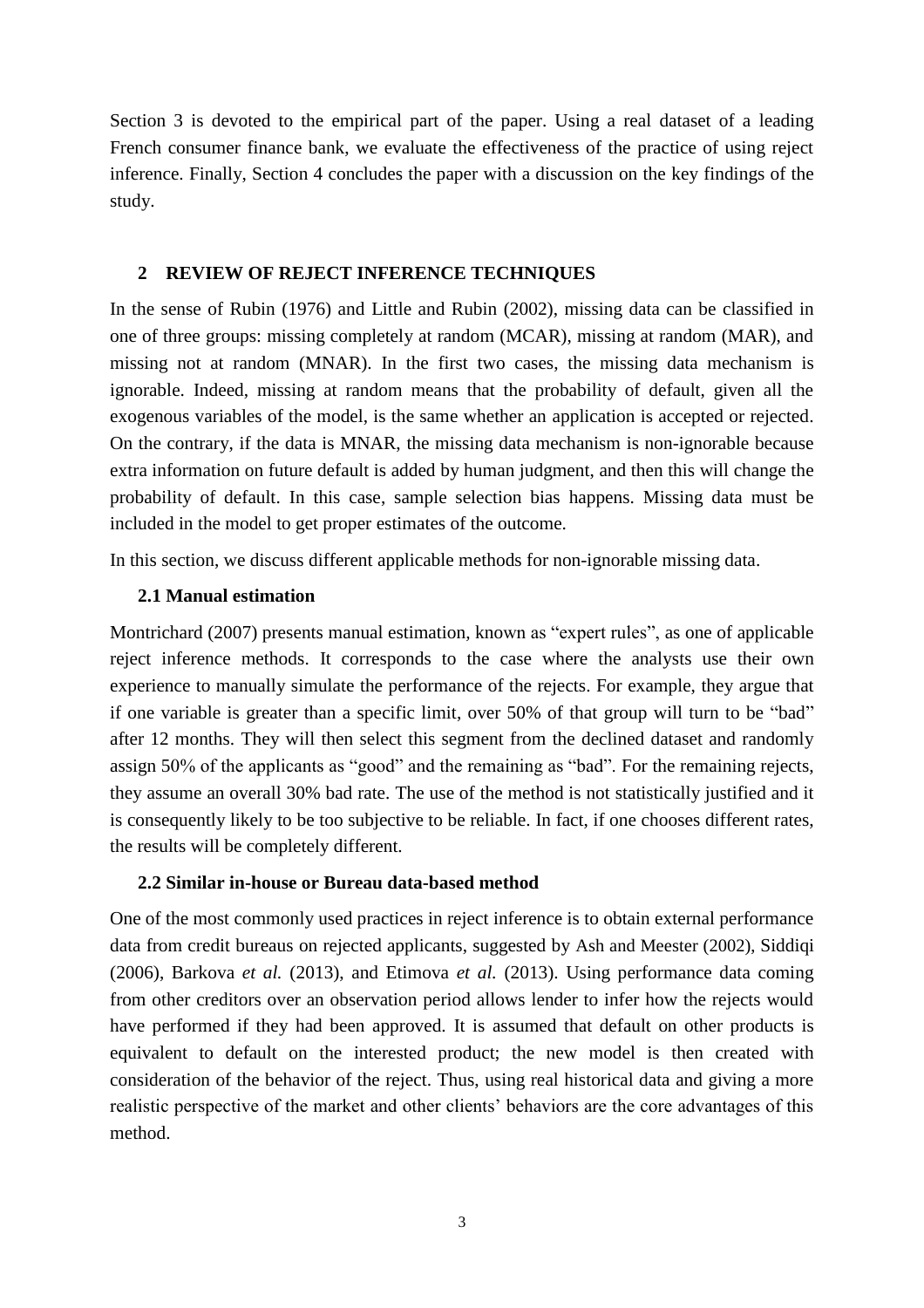However, it also contains several downsides. First, obtaining bureau data is costly and time consuming. It requires extra effort for data preparation and extraction. Second, the quality of the data is uncertain. Third, the main assumption of this approach requires a significant bureau match rate. Finally, the approach cannot completely eliminate bias, since rejects without performance information are probably considered to be non-random.

### **2.3 Reweighting**

Reweighting is a well-used technique that involves weighting accepted applications in such a way as to scale up to the total population (Hsia, 1978; Banasik & Crook, 2004, 2007). The technique uses the ratio between the number of approved accounts in a cluster and the number of declines. Based upon this ratio, the approved accounts will be reweighted such that the number of the weights will equal the total number of applications. As accepted scores are monotonically related to the probability of being accepted, we can replace scores by their probabilities, and consider each individual record in spite of clusters. Each accepted record has a probability to be approved  $(p_A)$ , and correspondingly a sampling weight of  $w = (1/p_A)$ . A new model using weighted accepts is then estimated.

Simplicity is a major advantage of this technique. It contains, however, several drawbacks. Banasik and Crook (2004), using their data, demonstrate that reweighting does not really improve the performance of the good-bad model. First, the scope for improving on a model parameterized only on the approvals appears small. Second, reweighting applications within an approval sample and adopting a cut-off point based on those approvals do not seem to perform better than an unweighted estimation. Third, reweighting may undermine the ability to apply good/bad knowledge of the population, without giving any compensating advantage. Reweighting in Parnitske (2005) also appears unsuitable to completely get rid of selection bias. Lacking knowledge of the tendency to become delinquent of the rejects, this method can only lead to improvements by chance. Though, combining reweighting and supplementary data improves the results.

### **2.4 Extrapolation**

Extrapolation involves assigning a default status to the rejects, based on the same model that is fitted to the approvals only, and then re-estimating the model (Ash and Meester, 2002). To simulate outcomes for the rejects, we should follow three steps.

Step 1: Construct a G/B model on the approvals (KGB population) as usual to get the scorecard A.

Step 2: Estimate probabilities to be bad that can be assigned to rejects based on outcomes given by the scorecard A. These estimated bad rates will be then used to simulate outcomes on the rejects, either by Monte Carlo parceling methods or by fuzzy augmentation.

The Monte Carlo parceling method simulates a  $0/1$  outcome ( $y = 1$  if default/bad,  $y = 0$  if non-default/good) for each reject. Next, we generate a random number  $r \in [0,1]$  from a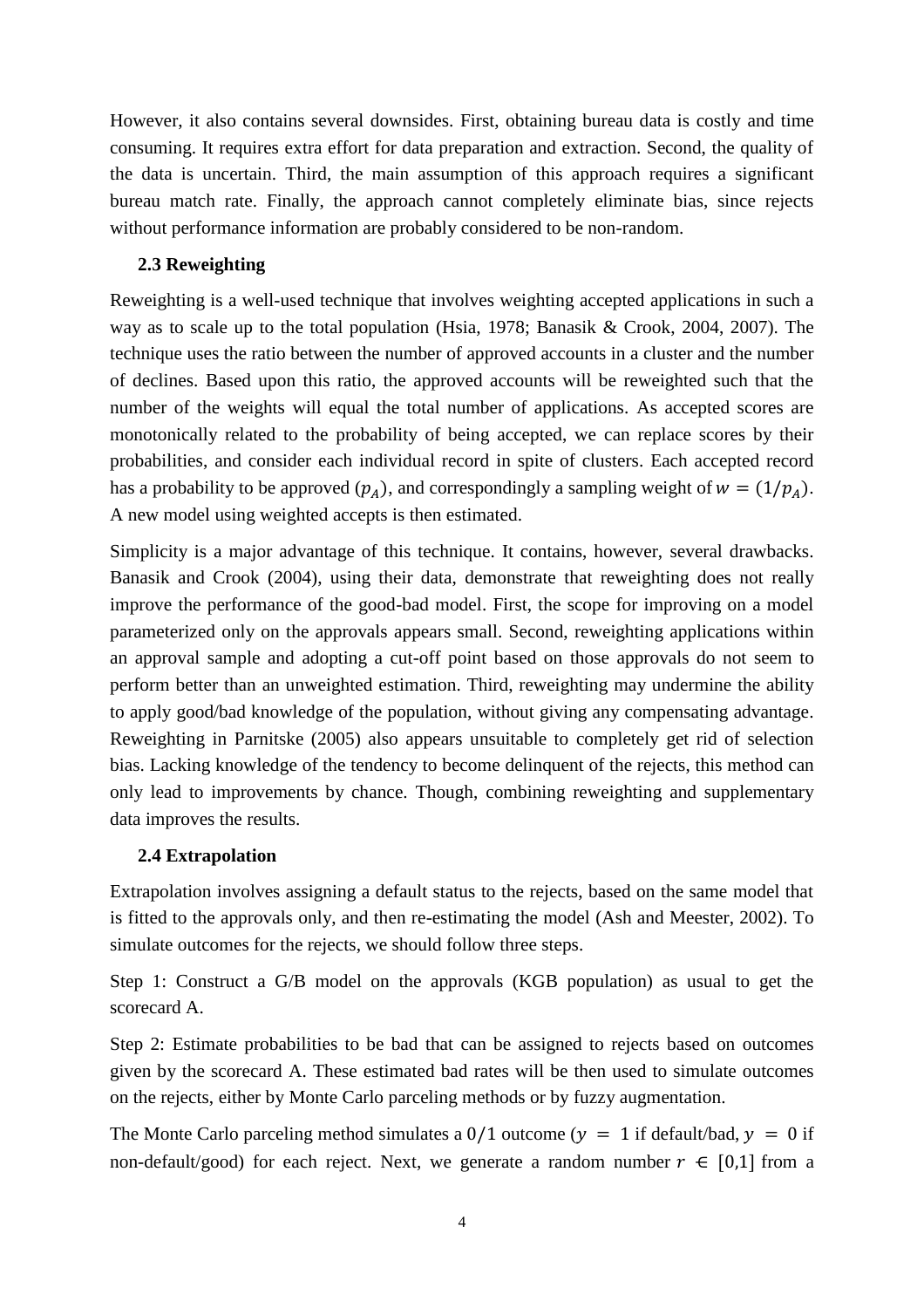uniform distribution. A reject with score  $s_A$ , calculated with scorecard A, is simulated with  $y = 1$  if and only if  $r < p(y = 1 | A, s_A)$ . This option is realistic. However, since there is a random factor, the outcome may vary if one changes the random seed generator. Several repeated simulations should be done to get more accurate results.

Fuzzy augmentation, in a different way, considers rejects as being both partially "Good" and partially "Bad" (0/1 outcomes with probabilities for each reject). Two records are created to each reject: (i)  $y = 1$  with weight  $p(y = 1 | A, s_A)$ , and (ii)  $y = 0$  with weight  $(1$  $p(y = 1 | A, s_A)$ ). The overall weight of each reject is equal to 1. Accepted applications are given by real outcomes with weights equal to 1. This option is more complicated. However, it is more stable and repeatable, thanks to the deterministic nature of the augmentation (Montrichard, 2007).

Step 3: Construct a new model on the approvals and the rejects with their simulated outcomes to get the scorecard B.

These extrapolation methods have been discussed with different points of view. Banasik and Crook (2004) argue that extrapolation tends to remain parameter estimates unchanged, but the good/bad rate it provides appears to be insufficiently appropriate*.* These methods may be quite arbitrary and result incorrectly or lead to a distortion of the actual default data (Kiefer and Larsen, 2006).

However, Parnitske (2005) shows that extrapolation needs no additional risk and leads to a significant improvement to the model. Zeng and Zhao (2014) also state that fuzzy augmentation technique appears more accurate among others. The authors introduce a rule of thumb, in which one can specify a factor to increase the bad rate of rejected applicants.

#### **2.5 Heckman's two-step correction method**

Heckman (1979) discusses the bias that results from using nonrandom selected samples to estimate behavioral relationships as an ordinary specification error or "omitted variables" bias.

The performance of the rejected applicants in credit scoring can then be inferred from Heckman's method (Mok, 2009). The model is composed of two mechanisms, which are the selection mechanism  $z_i$  and the outcome mechanism  $y_i$ , and are modeled by the latent variables  $z_i^*$  and  $y_i^*$  for observation  $i$   $(i = 1, ..., N)$  respectively:

$$
z_i = \begin{cases} 1 & \text{if application is accepted,} & z_i^* \ge 0 \\ 0 & \text{if application is rejected,} & z_i^* < 0 \end{cases}
$$
\n
$$
y_i = \begin{cases} 1 & \text{if application is good,} & y_i^* \ge 0 \\ 0 & \text{if application is bad,} & y_i^* < 0 \end{cases}
$$

The latent variables  $z_i^*$  and  $y_i^*$  depend on explanatory variables  $w_i$  with parameters  $\gamma$  and  $\beta$ , and random errors  $u_i$  and  $e_i$ :

$$
z_i^* = w_i \gamma + u_i
$$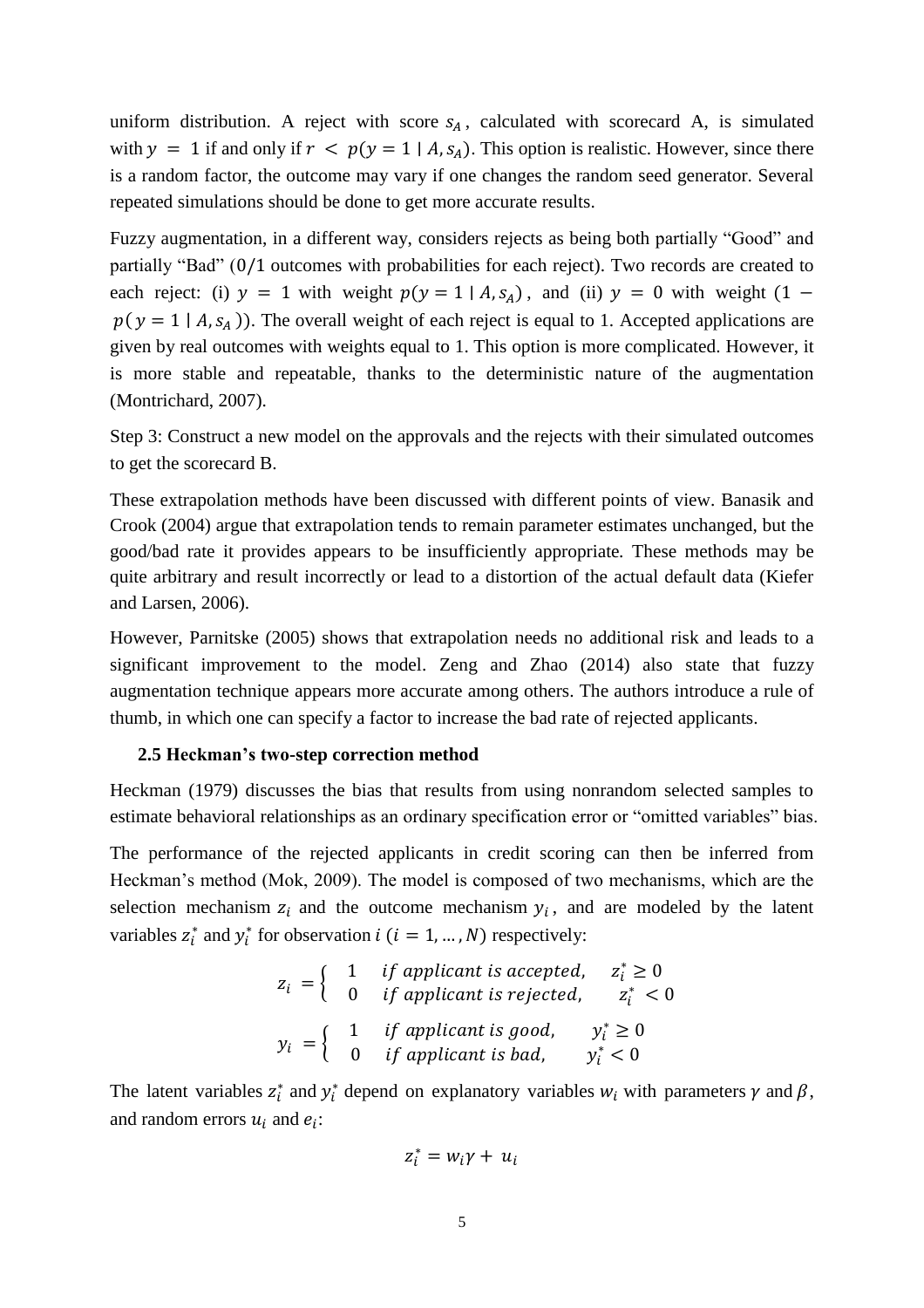$$
y_i^* = w_i \beta + e_i
$$

The errors  $u_i$  and  $e_i$  are assumed to be bivariate normally distributed as follows:

$$
\begin{bmatrix} u_i \\ e_i \end{bmatrix} \sim \mathcal{N}(\mu, \Sigma) \qquad \mu = \begin{bmatrix} 0 \\ 0 \end{bmatrix} \qquad \Sigma = \begin{bmatrix} 1 & \rho \\ \rho & 1 \end{bmatrix}
$$

A selectivity problem arises because the performance indicator  $y_i$  is observed only when the applicant is accepted ( $z_i = 1$ ) and the errors  $u_i$  and  $e_i$  are correlated ( $\rho \neq 0$ ). In such a situation, the usual least squares estimators of  $\beta$  are biased and inconsistent.

Consistent estimators are based on the conditional expectation:

$$
E[y_i^* | z_i^* > 0] = w_i \beta + E[e_i^* | z_i^* \ge 0]
$$
  
=  $w_i \beta + E[e_i^* | u_i^* \ge -w_i \gamma]$   
=  $w_i \beta + \rho H_i$ 

Selection bias is corrected by formulating the conditional expectation with the correlation coefficient  $\rho$  and the hazard function  $H_i$ , also called the inverse of Mills ratio:

$$
H_i = \frac{\phi(-w_i\gamma)}{1 - \Phi(-w_i\gamma)}
$$

where  $\emptyset$  and  $\Phi$  denote, respectively, the density and the cumulative distribution function for a standard normal random variable.

The parameters in Heckman's correction method can be estimated in two stages. First, the parameter  $\gamma$  is estimated by probit analysis to obtain an estimate  $\hat{H}_i$  of  $H_i$ . The maximum likelihood estimation (MLE) of  $\gamma$  can be calculated by means of probit analysis, where the data is assumed to be complete.

$$
E[z_i^*] = \Phi(w_i \gamma)
$$

The corresponding log-likelihood function  $L$  is derived as follows:

$$
L = \sum_{i}^{N} z_{i} \ln P(z_{i} = 1) = \sum_{i}^{N} z_{i} \ln E(z_{i}) = \sum_{i}^{N} z_{i} \ln \Phi(w_{i} \gamma)
$$

The MLE of  $\gamma$  is obtained by taking  $\gamma$  that sets the derivative of L to zero. An estimate  $\hat{H}_i$ of  $H_i$  is also calculated by applying the inverse of Mills ratio.

Second, the parameters  $\beta$  and  $\rho$  are estimated by ordinary least squares (OLS) estimation. The OLS estimates of  $\beta$  and  $\rho$  are obtained by minimizing the sum of squared errors (SSE) defined as follows:

$$
SSE = \sum_{i=1}^{N} (y_i - E[y_i^* | z_i^* \ge 0])^2
$$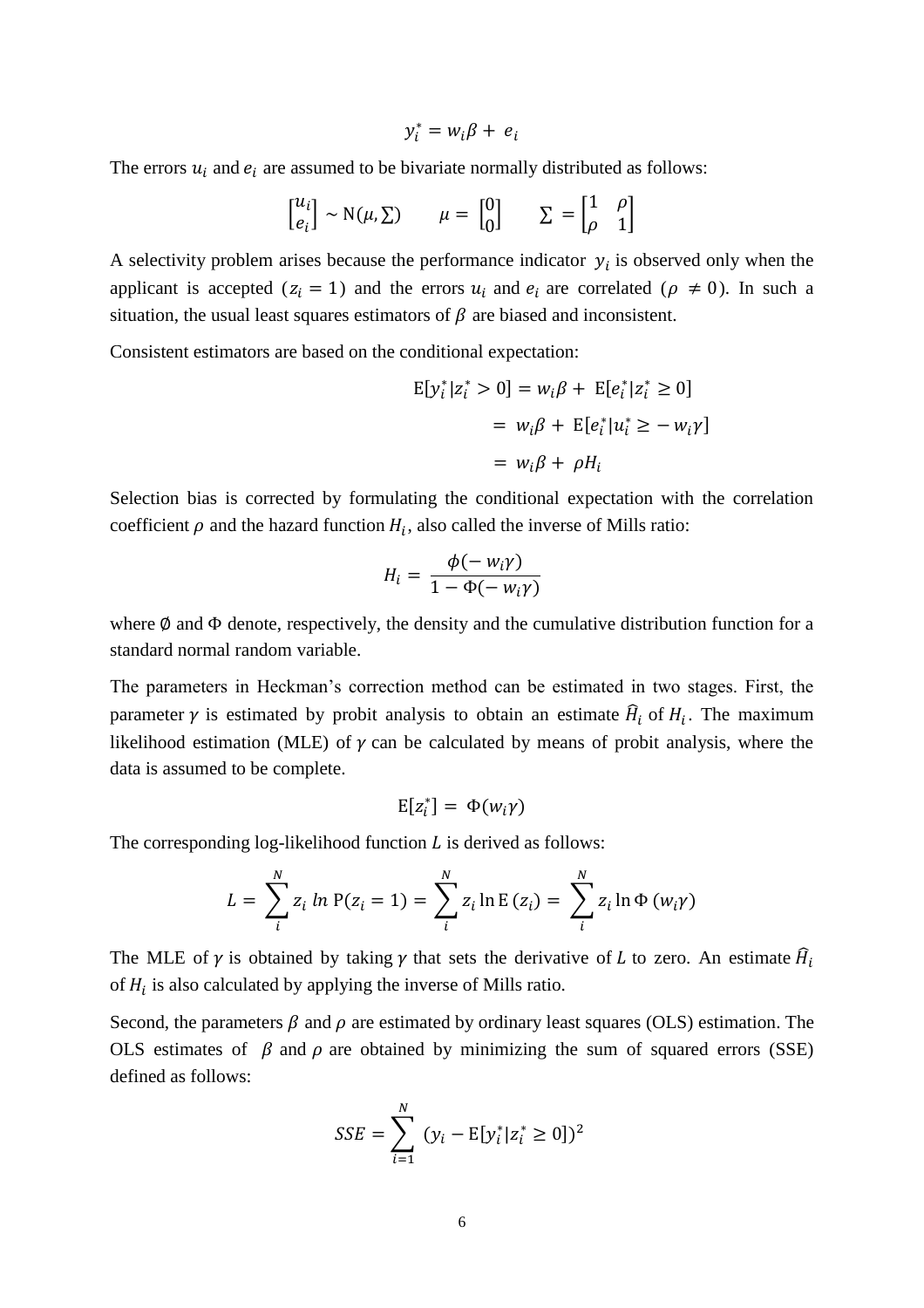In case of no sample bias, the errors  $u_i$  and  $e_i$  are not correlated. The presence of sample bias can be then re-checked by testing the null hypothesis that  $\rho = 0$ .

The Heckman's two-step correction method has been widely recommended by econometricians (see Poirier, 1980; Meng and Schmidt, 1985; and Boye *et al.*, 1989, for early discussions). Greene (1998) analyzes the impact of Heckman's procedure on selection bias and points out that the coefficients of default change significantly compared to the results obtained without correcting bias. Using a proprietary data set, Banasik *et al.* (2003) find that the Heckman-type selection procedure can get an improvement in terms of performance, but the gain is relatively small. Banasik and Crook (2007) also indicate that using a bivariate probit model to address selection bias can improve model accuracy. A recent study by Bucker *et al.* (2013) shows that the model using Heckman's method yields parameter estimates significantly different, both statistically and economically, from the case where rejects are disregarded.

Other researchers demonstrate that Heckman's bivariate two-stage model does not work well for reject inference. Puhani (2000)'s findings show that the estimators of Heckman's model are inefficient. Since the bivariate model is assumed to be linear with errors which are normally distributed and homoscedastic, the estimations are then not reliable when the assumptions are broken. Åstebro and Chen (2012) also agree with this point of view. The authors believe that in practice, we cannot determine a true model specification and a strong sensitivity makes the usefulness of the approach questionable. Hand and Wu (2007), using simulated data, point out that even if the normality assumption holds, when enough customers are rejected and accepted, or when the original accept/reject decision depends largely on the unobserved variables, correcting selection bias through Heckman's method cannot really help.

### **2.6 How well do these methods?**

Literature raises a question of whether we should use reject inference methods, or in other words, how to validate a method and assess its potential gains. Little empirical research on reject inference has been performed on datasets which are incomplete or simulated. Different studies demonstrate that it is difficult to have a reliable model based on reject inference because the assumptions are often strong and easily violated. However, when the information loss due to selection bias is significant and it cannot consequently be neglected, it is recommended to perform reject inference and test different approaches to find out which one is better to reduce the bias.

Table 1 summarizes pros and cons of each reject inference approach.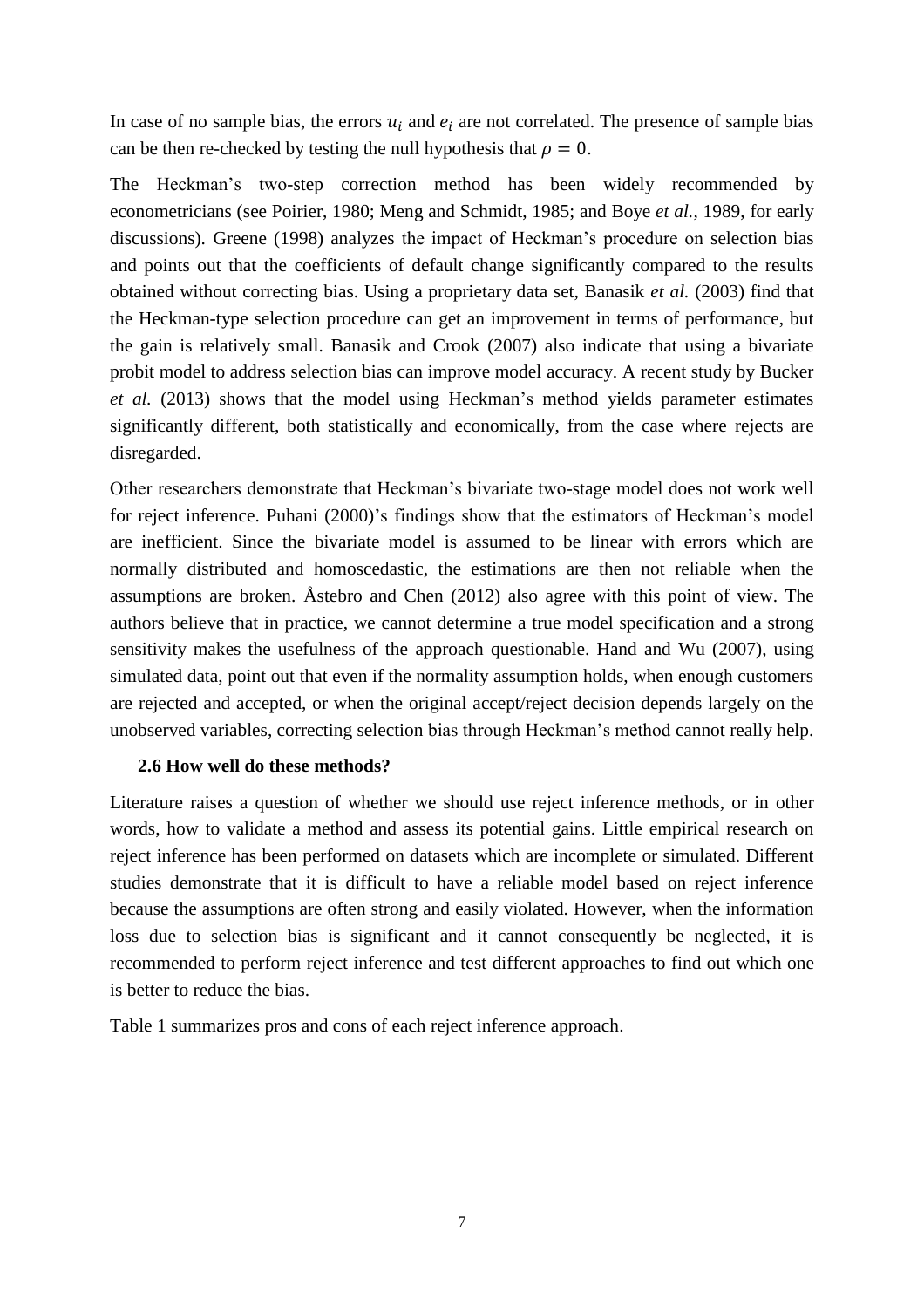|                          | <b>Description</b>                                     | <b>Advantages</b>                                                 | <b>Disadvantages</b>                      |
|--------------------------|--------------------------------------------------------|-------------------------------------------------------------------|-------------------------------------------|
| <b>Manual estimation</b> | Build a model on the total population:                 | Easy and quick                                                    | Require solid experience to manually      |
|                          | known performance for the<br>Use<br>$\blacksquare$     | May reduce selection bias<br>$\blacksquare$                       | simulate the performance of the rejects   |
|                          | accepts                                                |                                                                   | Too subjective to be reliable             |
|                          | Use<br>experiences<br>manually<br>to                   |                                                                   |                                           |
|                          | simulate the performance of the                        |                                                                   |                                           |
|                          | rejects                                                |                                                                   |                                           |
| <b>Bureau data-based</b> | Build a model on the total population:                 | Use real historical data                                          | Costly and time-consuming                 |
| method                   | On known performance for accepts<br>$\blacksquare$     | Give a more realistic perspective of the                          | Require extra effort for data preparation |
|                          | On reference performance for rejects<br>$\blacksquare$ | market and other clients' behaviors                               | and extraction                            |
|                          |                                                        | May reduce selection bias                                         | Uncertain data quality                    |
|                          |                                                        |                                                                   | Require a significant bureau match rate   |
| Reweighting              | Create an "approve/decline" model<br>$\blacksquare$    | Simplicity<br>$\blacksquare$                                      | Require sufficient historical data, then  |
|                          | on the entire dataset. Each record                     | Relatively quick                                                  | may not work well on small samples with   |
|                          | will have a probability to be                          | May reduce selection bias<br>$\blacksquare$                       | high reject rates                         |
|                          | approved associated with it (p).                       |                                                                   | The assumption $P(bad   X, rejected)$ =   |
|                          | Apply a weight $(1/p)$ to scale up to                  |                                                                   | $P(bad   X, accepted)$ is strong<br>and   |
|                          | the total population                                   |                                                                   | generally unrealistic.                    |
| <b>Extrapolation</b>     | Assign a default status to the rejects,                | Finely adjust probabilities to common<br>$\overline{\phantom{a}}$ | Time-consuming                            |
|                          | based on the model built on the                        | expectations.                                                     | Complicated                               |
|                          | accepted applicants only, and then re-                 | May lead to a significant improvement to                          | Simulations may lead to incorrect results |
|                          | estimate the model.                                    | the model                                                         |                                           |
| Heckman's<br>two-        | Consider the likelihood of approval and                | Test bias                                                         | Complicated                               |
| step correction          | the likelihood of bad performance                      | Have a quite solid basis in statistical                           | Assume that the bivariate model is linear |
|                          | associated with the predictive attributes.             | theory                                                            | with errors that are normally distributed |
|                          |                                                        |                                                                   | and homoscedastic. If the assumptions do  |
|                          |                                                        |                                                                   | not hold, the estimates will not be       |
|                          |                                                        |                                                                   | reliable.                                 |

# Table 1: Comparison of different reject inference methods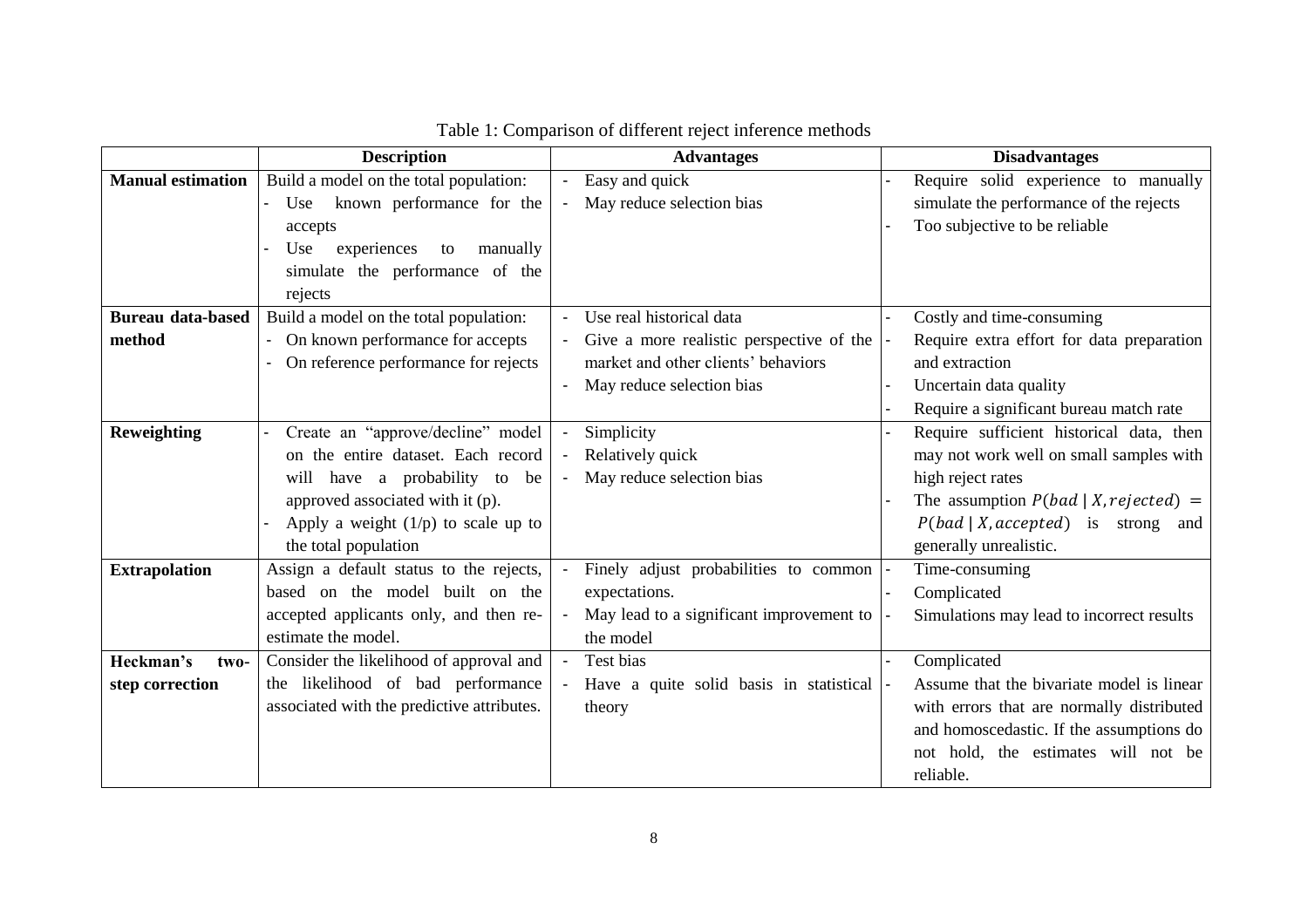### **3 REJECT INFERENCE IN PRACTICE**

We aim to investigate the performance of reject inference to correct selection bias, using a recent dataset provided by a major French consumer finance bank (hereafter called bank A).

Our sample comprises 198,587 credit histories from January 2013 to December 2013 provided by bank A. For 56,016 applications, the repayment status is known; and all other 142,571 applications are rejected by score (the applications rejected due to a police rule are excluded from the scope of our analysis<sup>1</sup>), then we do not possess any information on their potential repayment. These applications come from bank A's retail loan portfolio for new customers. With such a high-risk portfolio, the rejection rate is consequently high (in excess of 70%); and bias due to selection is typically not ignorable. Thus, reject inference needs to be accounted for to reduce selection bias.

Each of 56,016 applications is observed over a one-year performance window. Figure 1 describes twelve outcome windows selected for scorecard development. Applications are defined as "bad" if they become delinquent for thirty days or more within one year.<sup>2</sup> The worst-ever definition is used. An application is considered as "bad" if the condition holds true at any point over one year, and not at the end of the period. All other applications are defined as "good".





Next, we create three different datasets (Table 2) for our analysis: (i) "full" dataset contains all observations, both approval and declined applications, (ii) "approve" dataset includes approvals only, and (iii) "decline" dataset includes declines only.

 $\overline{a}$ 

 $1$  The following rules are applied when selecting rejects to be incorporated into the study:

If the applications are rejected due to a hard policy rule, which is still in force, then they should not be put into the model.

The applications rejected due to a soft policy rule and then overridden should be included in the model.

The applications rejected due to a hard policy rule, which is no longer in force, should also be included. <sup>2</sup> The definition of bad used in this study is strictly chosen by bank A for this specific portfolio.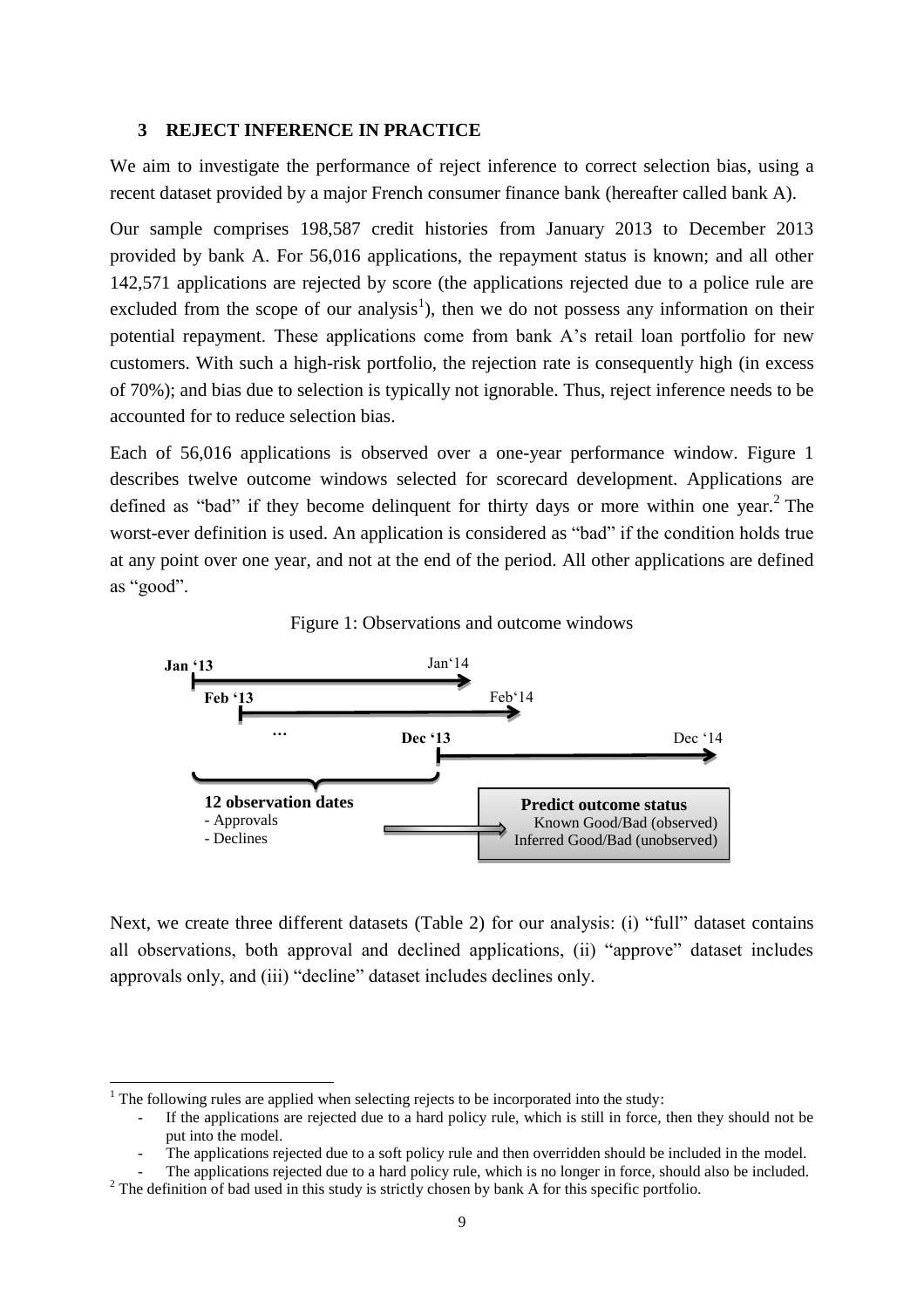| <b>Dataset</b> | #       | $\frac{0}{n}$ |  |  |
|----------------|---------|---------------|--|--|
| "full"         | 198,587 | 100%          |  |  |
| "approve"      | 56,016  | 28%           |  |  |
| "decline"      | 142,571 | 72%           |  |  |

Table 2: Full/Approve/Decline datasets

Our KGB scorecard is developed on the "approve" dataset. As mentioned in Nguyen

(2015a), when reviewing variables for possible inclusion in the scorecard, we need to consider the following primary factors: (i) the variables have a significant degree of predictive power (through fine and coarse classing); (ii) they are stable for use; (iii) they have a low correlation to each other; and (iv) they are reasonable enough to explain the business, and also compliant (no legal or ethical restrictions on their use). Only variables that passed this prescreening step are selected for modeling. Next, we fit a logistic regression model to the dataset. The logistic regression is still the most common method used in credit scoring since it is easy to implement, understand and interpret (Thomas, 2000, and Kocenda & Vojtek, 2006). Moreover, the method works best for binary outcomes, and then it is adopted to build the scorecard since our outcome is typical binary good/bad.

After several trials (see Nguyen, 2015b for criteria allowing selecting the best model among candidates), we find out a scorecard which works best on the "approve" dataset. The final scorecard consists of the following characteristics: *marital status*, *occupation*, *age of the client*, *time at job*, *time at present address*, *household income*, *residential status*, *loan duration*, and *type of credit*. Table 3 on the next pages presents a detailed characteristic analysis.

Table 3 shows that the variables selected in the final scorecard have a good predictive power in overall. The highest predictive ability to separate goods from bads comes from *marital status*, *household income*, *residential status*, *loan duration* and *type of credit*. For example, it is obvious that the risk is lower for married than single or divorced clients, given the fact that *marital status* has an effect on the applicant's responsibility, reliability, and financial wealth.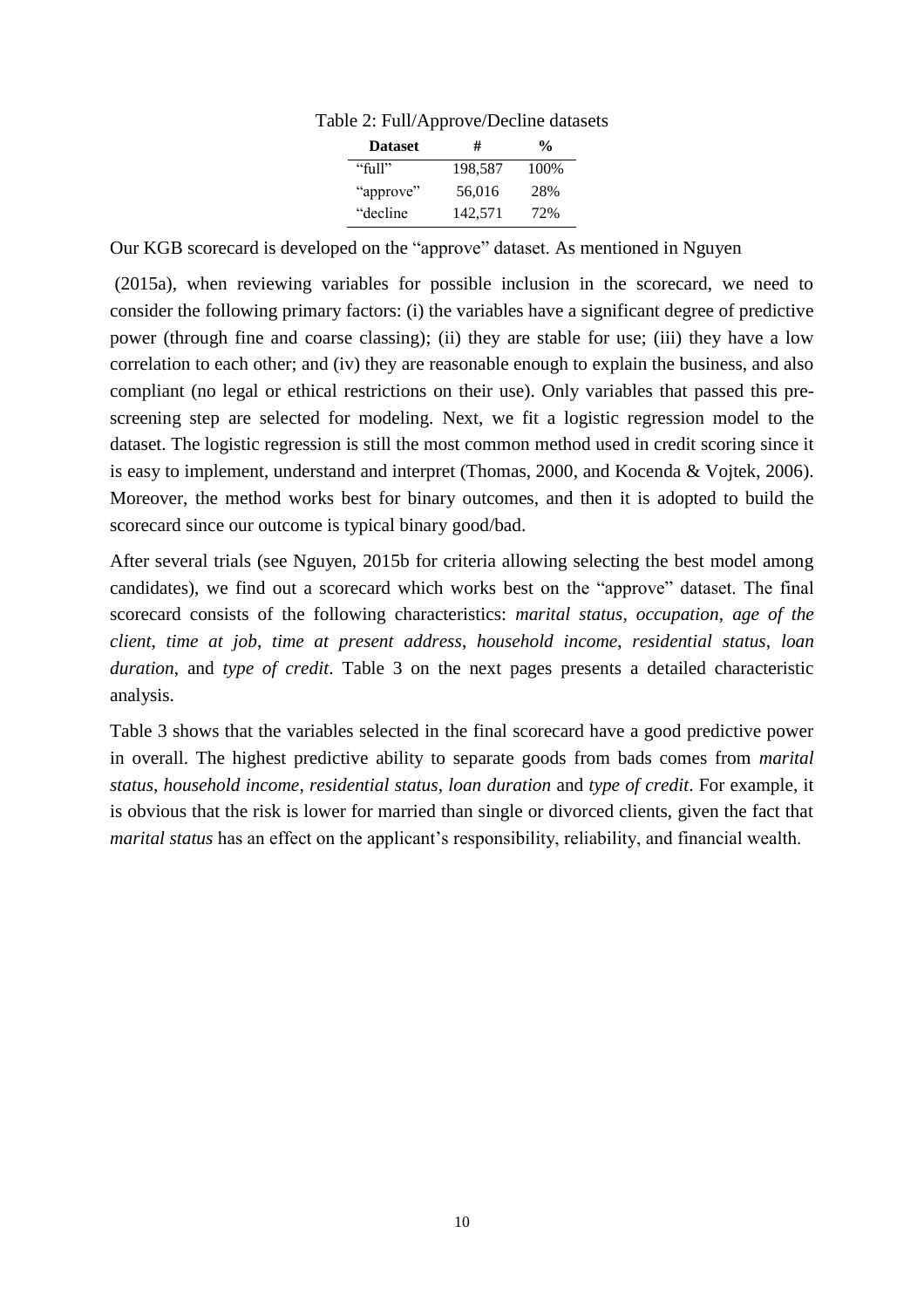| <b>Variable</b>   | <b>Attribute</b>                               | # Good   | # Bad | <b>Bad rate</b> | Weight of<br>evidence <sup>3</sup> | Information<br>value <sup>4</sup> |
|-------------------|------------------------------------------------|----------|-------|-----------------|------------------------------------|-----------------------------------|
|                   | Married                                        | 27 682   | 873   | 3.1%            | 0.48                               | 9.5%                              |
| 1. Marital status | Divorced, Widowed,<br>Cohabiting               | 16 3 14  | 946   | 5.5%            | $-0.13$                            | 0.5%                              |
|                   | Single, Separated                              | 9 3 0 3  | 898   | 8.8%            | $-0.64$                            | 10.0%                             |
|                   |                                                | 53 299   | 2717  |                 |                                    | 20.0%                             |
|                   | Managers and<br>professionals                  | 6920     | 220   | 3.1%            | 0.47                               | 2.3%                              |
| 2. Occupation     | Technicians and<br>associated<br>professionals | 17 602   | 701   | 3.8%            | 0.25                               | 1.8%                              |
|                   | Service and sales<br>workers                   | 18 502   | 1018  | 5.2%            | $-0.08$                            | 0.2%                              |
|                   | Other jobs                                     | 10 275   | 778   | 7.0%            | $-0.40$                            | 3.7%                              |
|                   |                                                | 53 299   | 2717  |                 |                                    | $8.0\%$                           |
| 3. Age of the     | $>= 64$                                        | 10 655   | 349   | 3.2%            | 0.44                               | 3.2%                              |
| client            | $50 - 63$                                      | 16 369   | 732   | 4.3%            | 0.13                               | 0.5%                              |
| (in years)        | $40 - 49$                                      | 13 687   | 749   | 5.2%            | $-0.07$                            | 0.1%                              |
|                   | $20 - 39$                                      | 12 5 8 8 | 887   | 6.6%            | $-0.32$                            | 2.9%                              |
|                   |                                                | 53 299   | 2717  |                 |                                    | $6.7\%$                           |
|                   | $>= 246$                                       | 9019     | 273   | $2.9\%$         | 0.52                               | 3.6%                              |
| 4. Time at jobs   | 164 - 245 & retired                            | 20 169   | 808   | 3.9%            | 0.24                               | 2.0%                              |
| (in months)       | $63 - 163$                                     | 13 25 1  | 824   | 5.9%            | $-0.20$                            | 1.1%                              |
|                   | $\epsilon$ = 62 & unemployed                   | 10 860   | 812   | 7.0%            | $-0.38$                            | 3.6%                              |
|                   |                                                | 53 299   | 2717  |                 |                                    | 10.3%                             |
| 5. Time at        | $>= 210$                                       | 13 572   | 432   | 3.1%            | 0.47                               | 4.5%                              |
| present address   | $102 - 209$                                    | 13 399   | 563   | 4.0%            | 0.19                               | 0.9%                              |
| (in months)       | $28 - 101$                                     | 15 840   | 954   | 5.7%            | $-0.17$                            | 0.9%                              |
|                   | $\leq$ 27                                      | 10488    | 768   | 6.8%            | $-0.36$                            | 3.1%                              |
|                   |                                                | 53 299   | 2717  |                 |                                    | 9.4%                              |
| 6. Household      | >3725                                          | 13 657   | 343   | 2.5%            | 0.71                               | 9.2%                              |
| income            | 2756 - 3724                                    | 13 4 16  | 595   | 4.2%            | 0.14                               | 0.5%                              |
| (in euros per     | $2004 - 2755$                                  | 13 28 1  | 721   | 5.1%            | $-0.06$                            | $0.1\%$                           |
| month)            | $\leq$ 2003                                    | 12 945   | 1058  | 7.6%            | $-0.47$                            | 6.9%                              |
|                   |                                                | 53 299   | 2717  |                 |                                    | 16.7%                             |
| 7. Residential    | House owner                                    | 33 114   | 934   | 2.7%            | 0.59                               | 16.4%                             |
| status            | Non-house owner                                | 20 18 5  | 1783  | 8.1%            | $-0.55$                            | 15.3%                             |
|                   |                                                | 53 299   | 2717  |                 |                                    | 31.7%                             |

# Table 3: Characteristic analysis

<sup>3</sup> *Weight of evidence* is a measure of how good or bad the accounts are within a particular attribute:

 $\overline{a}$ 

Weight of evidence = 
$$
log(\frac{\%good}{\%bad})
$$

If the weight is negative, this means there are more bads than goods. If it is positive, this means there are more goods than bads. If it is close to 0, there is a similar number of bads and goods.

<sup>4</sup> The *Information value* measures the predictive ability of a characteristic to separate between good and bad accounts.

$$
Information value = weight \times (\% good - \% bad)
$$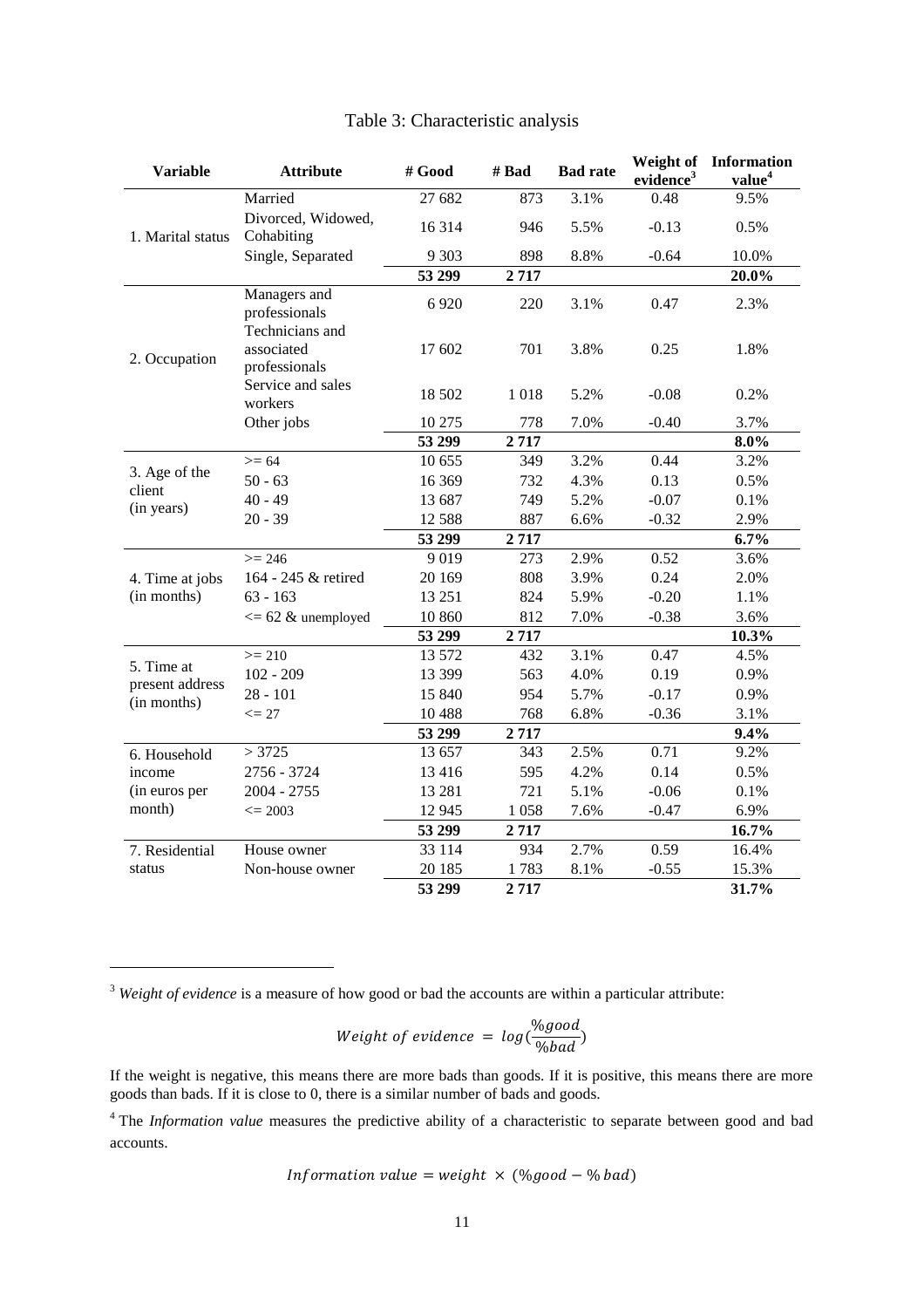| <b>Variable</b>   | <b>Attribute</b>  | # Good  | # $Bad$ | <b>Bad rate</b> | Weight of<br>evidence | <b>Information</b><br>value |
|-------------------|-------------------|---------|---------|-----------------|-----------------------|-----------------------------|
|                   | $\leq$ 35         | 6 5 7 6 | 183     | 2.7%            | 0.61                  | 3.4%                        |
| 8. Loan duration  | $37 - 48$         | 14 864  | 466     | 3.0%            | 0.49                  | 5.2%                        |
| (months)          | 36                | 13 2 20 | 781     | 5.6%            | $-0.15$               | $0.6\%$                     |
|                   | $>= 49$           | 18 639  | 1 2 8 7 | 6.5%            | $-0.30$               | 3.8%                        |
|                   |                   | 53 299  | 2 7 1 7 |                 |                       | 13.0%                       |
| 9. Type of credit | Installment loans | 40 058  | 1489    | 3.6%            | 0.32                  | 6.4%                        |
|                   | Revolving         | 13 24 1 | 1 2 2 8 | 8.5%            | $-0.60$               | 12.2%                       |
|                   |                   | 53 299  | 2717    |                 |                       | 18.6%                       |

The Kolmogorov–Smirnov (KS) statistic and the Gini statistic are generally used to measure the discrimination of a scorecard (Nguyen, 2015b). The KS measures the widest spread between cumulative goods and cumulative bads. The divergence between the two curves determines the strength of the scorecard to differentiate good customers from bad ones. The higher the KS, the better the model, since goods are more separated from bads. Like the KS, the Gini coefficient is a quantitative measure of how well the model discriminates between goods and bads but by looking at actual discrimination versus perfect discrimination. A good scorecard in general has a KS greater than 35% and Gini higher than 40%. However, in practice, these thresholds are applicable for scorecards having at least some behavioral variables, e.g. behavioral scorecard or application scorecard for a known-customers portfolio. In our case study, as we have no behavioral variables or high discriminatory variables which can give us a high Gini like other scorecards, we expect then a Gini higher than 35% which could be considered to be satisfactory.

As a result, our scorecard shows a good performance with  $KS_{dev}$  of 35% and  $Gini_{dev}$  of 46%. The results turn out to be better than expected for such an application scorecard for new customers.

To validate the scorecard, we use a test sample which contains 90,928 credit histories from January to June 2014, which will be observed until June 2015. The choice of the sample is based on the last available repayment behavior information we possess (June 2015). The repayment status is known for 35,726 applications, which are finally financed; and unknown for the remaining 55,202 applications, which are rejected by score. Each of 35,726 applications is observed over a one-year performance window. A "test" dataset which includes these 35,726 approvals and their repayment status is then created for the sake of validation.

Validating the scorecard on the "test" dataset shows a quite significant decrease in terms of performance with  $KS_{test}$  of 30% and  $Gini_{test}$  of 39%. We use  $\Delta Gini$ , which is the gap between  $Gini_{dev}$  and  $Gini_{test}$ , as a representative indicator to measure overfitting. In fact, overfitting occurs when the model is typically trained by maximizing its performance on training data, while its efficiency is defined by its ability to perform well on an unobserved data and not by its performance on training data. In this paper, we aim to test different reject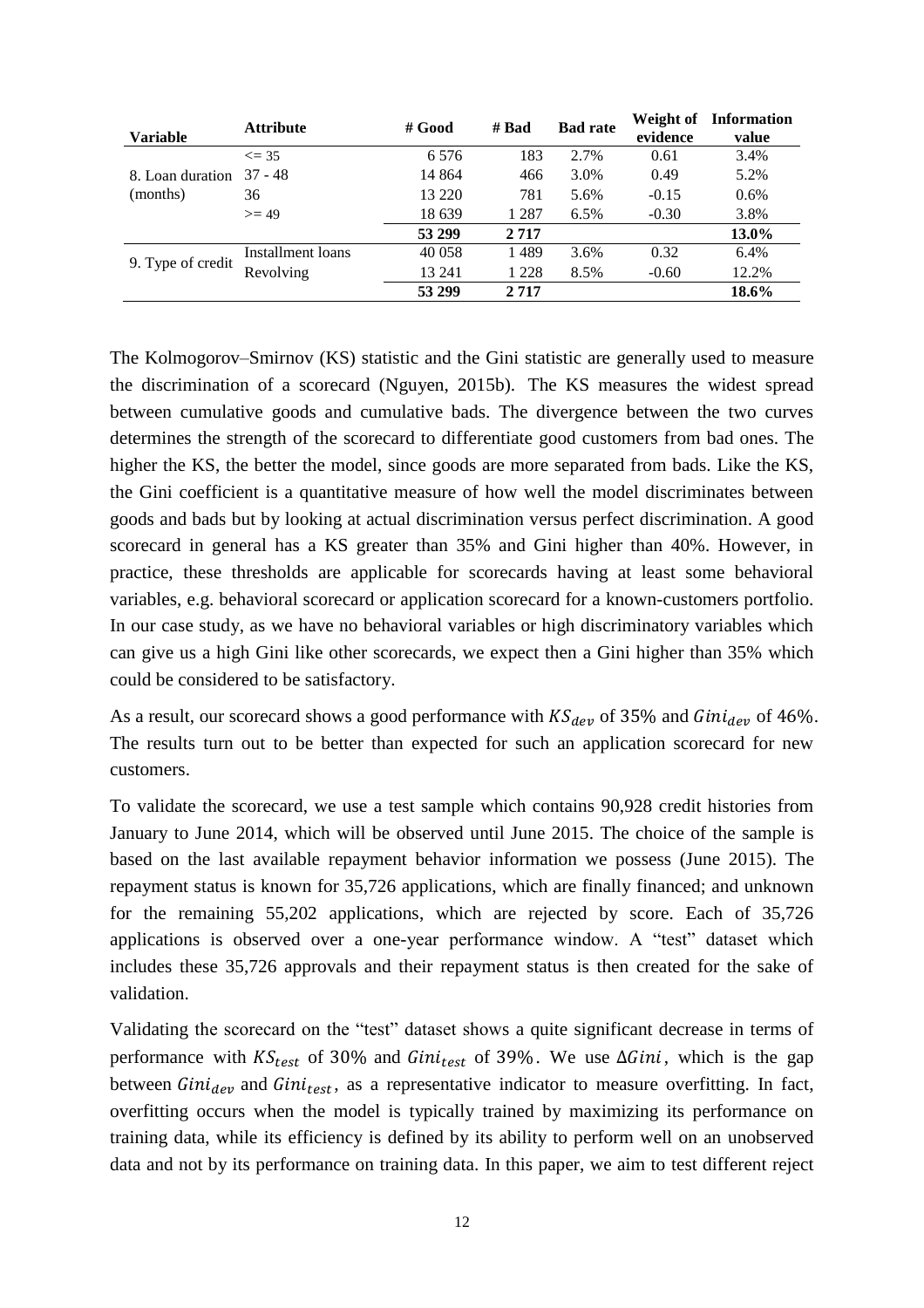inference techniques to adjust for sample selection bias and find out the one maximizing performance while minimizing overfitting effects.

The following reject inference techniques are incorporated into the study: reweighting, parceling, fuzzy augmentation and Heckman's two-step correction method. The bureau databased method is not discussed in our empirical analysis since there is no credit bureau in France.<sup>5</sup> The results are summarized in Table 4.

|                                     | <b>Overall</b>  | <b>Known GB Odds/</b>   | $Gini_{dev}$ | <i>Gini<sub>test</sub></i> | Overfitting |  |
|-------------------------------------|-----------------|-------------------------|--------------|----------------------------|-------------|--|
|                                     | <b>Bad rate</b> | <b>Inferred GB Odds</b> |              |                            |             |  |
| KGB model                           | 5%              | NA                      | 46%          | 39%                        | 7%          |  |
| Reweighting                         | 10%             | 2.8                     | 44%          | 38%                        | 6%          |  |
| Parceling                           | 11%             | 3.2                     | 38%          | 39%                        | $-1\%$      |  |
| Fuzzy augmentation                  | 43%             | 19.6                    | 21%          | 39%                        | $-18%$      |  |
| Heckman's bivariate two-stage model | 1%              | NS <sup>6</sup>         | <b>NS</b>    | NS                         | NS          |  |

Table 4: Comparison of results of different reject inference methods

The overall bad rate in Table 4 is defined as the ratio between the number of bad accounts (both known and inferred bad accounts, but only known bad accounts in case of KGB model) and the total number of good and bad accounts. Since (i) reject inference only provides an estimation of performance if an application had been accepted, and (ii) rejects are more probable to become bad than good, the bad rate with correcting bias should be greater than the one without correcting bias.

In practice, there is a convention that the ratio of the known GB odds to the inferred GB odds should be between two and four times (Siddiqi, 2006). If the ratio is lower, we may infer that the rejects are too similar to the approvals, which is unlikely to be true. If it is higher, then we may be too harsh on the rejects, and may infer too many bad accounts. In this case, the rejects may have too much influence on the final model which is dangerous as their performance has been inferred rather than based on actual history.

Table 4 shows that fuzzy augmentation has a known-to-inferred GB odds ratio of 19.6, given its associated new bad rate is 43%, which is too high. The Heckman's correction method has a non-significant ratio because its associated new bad rate is only 1%. In our case study, the Heckman's method does not produce better results, as expected. Only reweighting and parceling give better results in terms of performance (38% and 39% respectively), while reducing overfitting effect (from 7 points to 6 points and 1 point respectively). The results of KGB model, reweighting and parceling are illustrated in Appendixes A, B and C.

Table 5 displays the estimates of the parameters of the model with and without correcting selection bias, using reweighting and parceling techniques. The results show that reject inference reduces dramatically the sum of standard errors (0.42 vs. 0.99, and 0.58 vs. 0.99).

 $\overline{a}$ 

<sup>&</sup>lt;sup>5</sup> According to Viola de Azevedo Cunha (2013), the sole public register is the French Central Bank (Banque de France), which is responsible for supplying credit institutions with credit information.

<sup>&</sup>lt;sup>6</sup> NS stands for non-significant.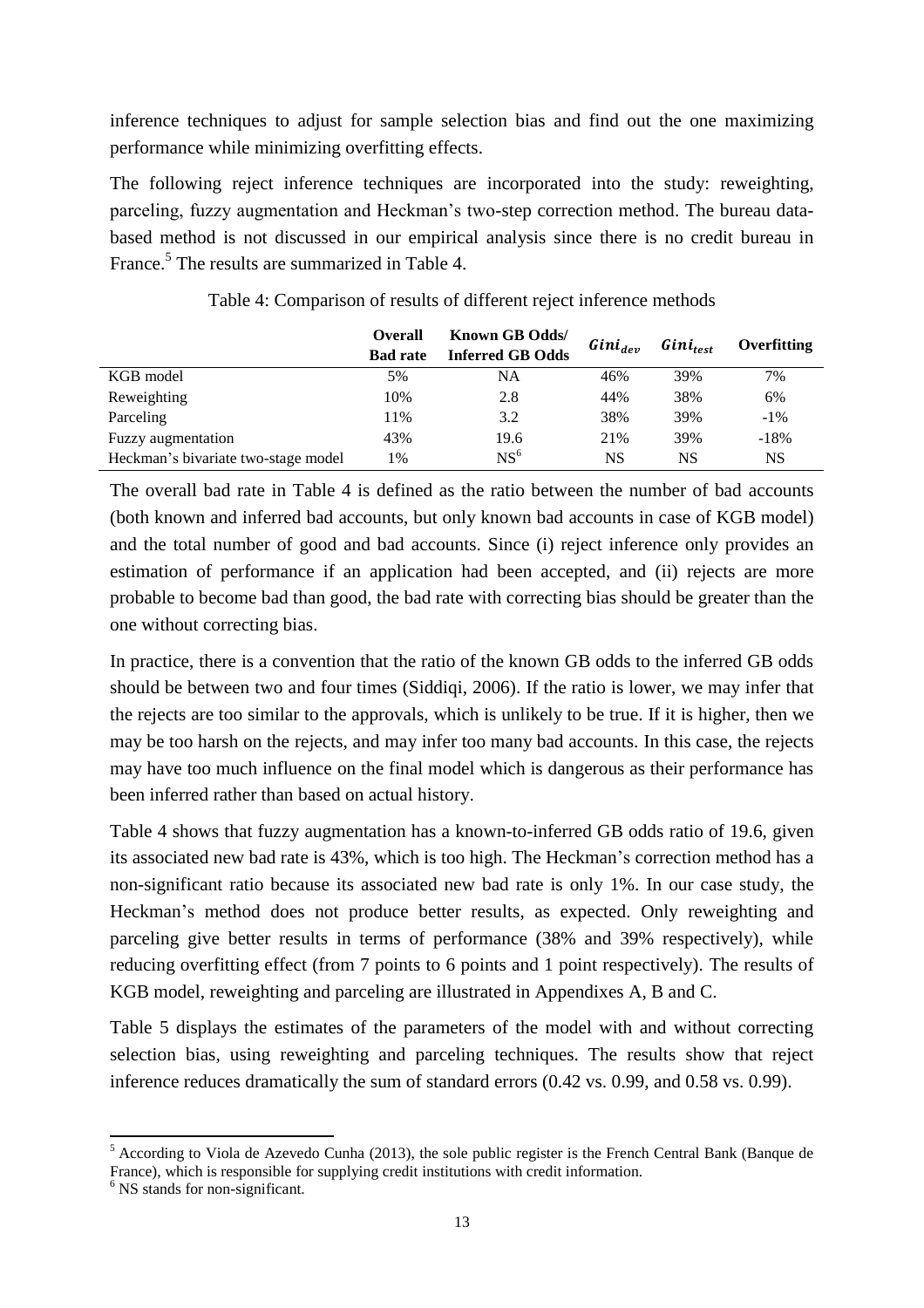Moreover, ignoring rejects may impact the forecast accuracy of the scorecard. In fact, the full model (with reweighting and parceling) yields parameter estimates, which are different, both statistically (when the sign of the estimate is reversed, e.g. *time\_at\_job2*) and economically (when the estimates change significantly, e.g. *occupation2*, *age1*, *time\_at\_job4*, *household\_income4*, *loan\_duration4*), from the case when rejects are disregarded (KGB model).

### **4 CONCLUSION**

Reject inference is of great importance to correct sample selection bias which may affect credit scoring. Literature has mostly focused on presenting different reject inference techniques, and only few efforts have been made to quantify their potential gains. In this paper, we benefit from a real dataset from a known French consumer finance bank to assess the effectiveness of the reject inference techniques. In fact, when applied to a dataset of almost 200,000 new customers requesting credit with a high reject rate in excess of 70 %, our results turn out to be particularly interesting since they have not yet been found by previous researchers. First, we prove that the most suitable reject inference technique is not necessarily the most complicated one. In our case study, reweighting and parceling provide more accurate and relevant results than fuzzy augmentation and Heckman's two-step correction method. Second, we find that ignoring the rejected applicants may impact the forecast accuracy of the scorecard: the full model yields parameter estimates, which are different, both statistically and economically. Third, we demonstrate that reject inference turns out to produce an improved representation of the population since it reduces dramatically the sum of standard errors. Finally, and most importantly, reject inference appears to be an effective way to reduce overfitting in model selection.

On the whole, our results highlight that reject inference can reduce sample bias, and its effect is not modest as it is stated in the literature. Especially in case of a portfolio with a high rejection rate, we cannot ignore rejected applications. Since the techniques are complicated to be implemented, reject inference has been performed with care and caution to find out the most pertinent model developed on the entire through-the-door population.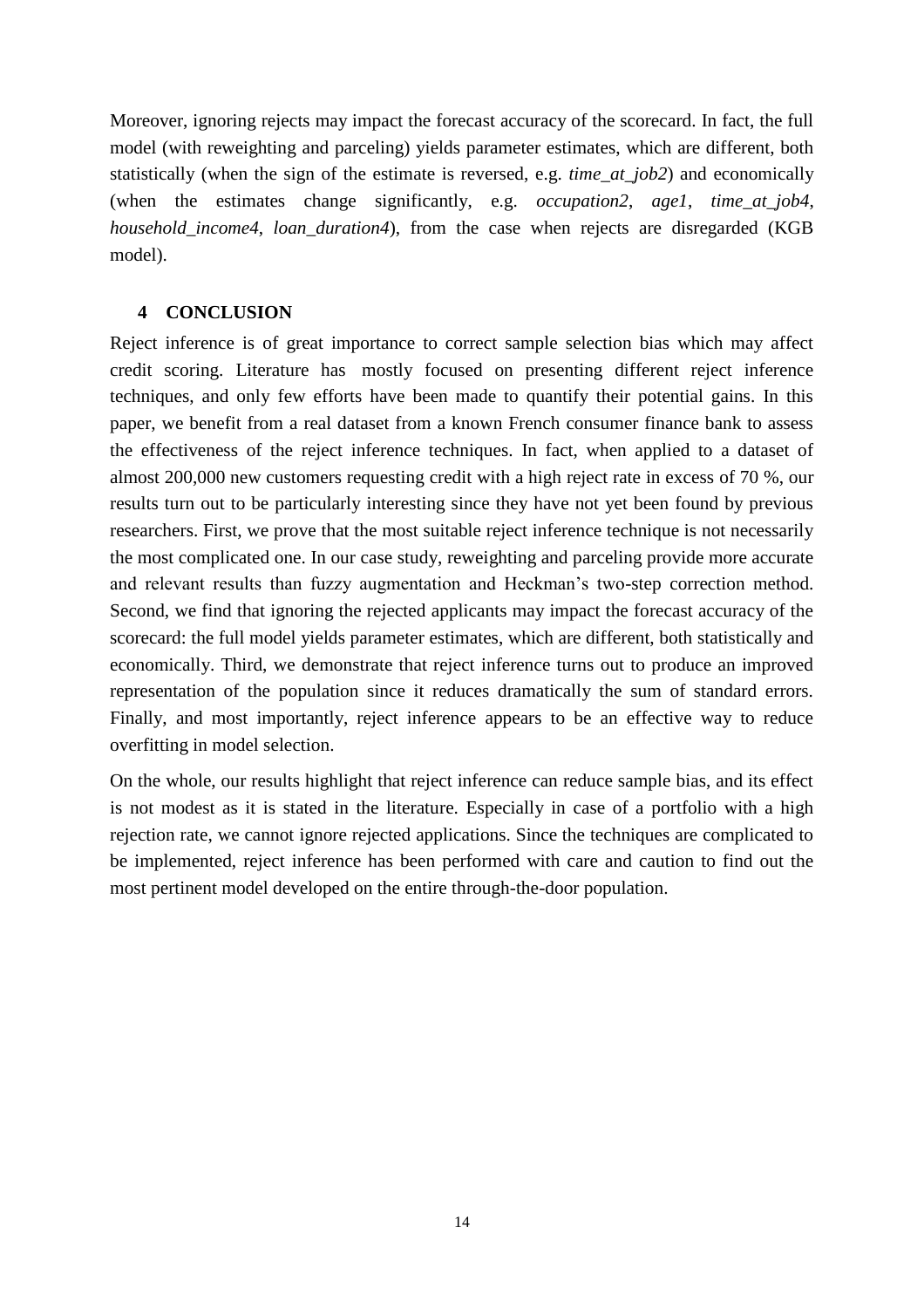| Variables <sup>7</sup>        | <b>KGB</b> model |        | Reweighting |                 |             | <b>Parceling</b> |             |           |         |
|-------------------------------|------------------|--------|-------------|-----------------|-------------|------------------|-------------|-----------|---------|
|                               | Coefficient      | $SE^8$ | P-value     | Coefficient     | <b>SE</b>   | <b>P-value</b>   | Coefficient | <b>SE</b> | P-value |
| Intercept                     | 2.9191           | 0.0639 | < .0001     | 2.8657          | 0.0330      | < .0001          | 2.9071      | 0.0355    | < .0001 |
| Marital_status1               | 0.2487           | 0.0518 | < .0001     | 0.2746          | 0.0349      | < .0001          | 0.2450      | 0.0341    | < .0001 |
| Marital_status3               | $-0.3148$        | 0.0512 | < .0001     | $-0.4020$       | 0.0208      | < .0001          | $-0.2933$   | 0.0218    | < .0001 |
| Occupation1                   | 0.4353           | 0.0769 | < .0001     | 0.2814          | 0.0236      | < .0001          | 0.4277      | 0.0234    | < .0001 |
| Occupation2                   | $-0.1620$        | 0.0741 | 0.0289      | NS <sup>9</sup> | $_{\rm NS}$ | $_{\rm NS}$      | $-0.1588$   | 0.0401    | < .0001 |
| Occupation4                   | $-0.2233$        | 0.0515 | < .0001     | $-0.5115$       | 0.0167      | < .0001          | $-0.2377$   | 0.0164    | < .0001 |
| Age1                          | 0.2938           | 0.0797 | 0.0002      | NS              | $_{\rm NS}$ | $_{\rm NS}$      | 0.3330      | 0.071     | < .0001 |
| Time_at_job1                  | 0.3896           | 0.0739 | < .0001     | 0.3169          | 0.0639      | < .0001          | 0.4119      | 0.067     | < .0001 |
| Time_at_job2                  | 0.1379           | 0.0694 | 0.047       | $-0.2193$       | 0.0244      | < .0001          | 0.1142      | 0.0547    | 0.0368  |
| Time_at_job4                  | $-0.1837$        | 0.0524 | 0.0005      | NS              | $_{\rm NS}$ | $_{\rm NS}$      | $-0.2028$   | 0.0257    | < .0001 |
| Time_at_present_address1      | 0.2846           | 0.0617 | < .0001     | 0.1610          | 0.0270      | < .0001          | 0.2758      | 0.0229    | < .0001 |
| Time_at_present_address2      | 0.1718           | 0.0521 | 0.001       | 0.1766          | 0.0251      | < .0001          | 0.2113      | 0.0253    | < .0001 |
| Household_income1             | 0.3202           | 0.0642 | < .0001     | 0.3589          | 0.0576      | < .0001          | 0.3240      | 0.0567    | < .0001 |
| Household_income4             | $-0.3634$        | 0.047  | < .0001     | 0.0511          | 0.0213      | 0.0164           | $-0.3527$   | 0.0219    | < .0001 |
| Residential_status1           | 0.7664           | 0.0449 | < .0001     | 0.7063          | 0.0382      | < .0001          | 0.7736      | 0.0385    | < .0001 |
| Loan_duration4                | $-0.4761$        | 0.0413 | < .0001     | $-0.0918$       | 0.0161      | < .0001          | $-0.4753$   | 0.0147    | < .0001 |
| Type_of_credit2               | $-0.6379$        | 0.0411 | < .0001     | $-0.6999$       | 0.0160      | < .0001          | $-0.6456$   | 0.0156    | < .0001 |
| <b>Sum of Standard Errors</b> |                  | 0.9971 |             |                 | 0.4186      |                  |             | 0.5853    |         |

Table 5: Parameter Estimates

 $7$  The following attributes are not presented in Table 5 :

- The reference attribute in each variable with its weight of evidence in absolute value closest to 0;

- The attributes which are not statistically significant at the 0.05 level;

- The attributes which are correlated with each other.

<sup>8</sup> SE stands for standard error.

<sup>9</sup> NS means non-significant.

 $\overline{a}$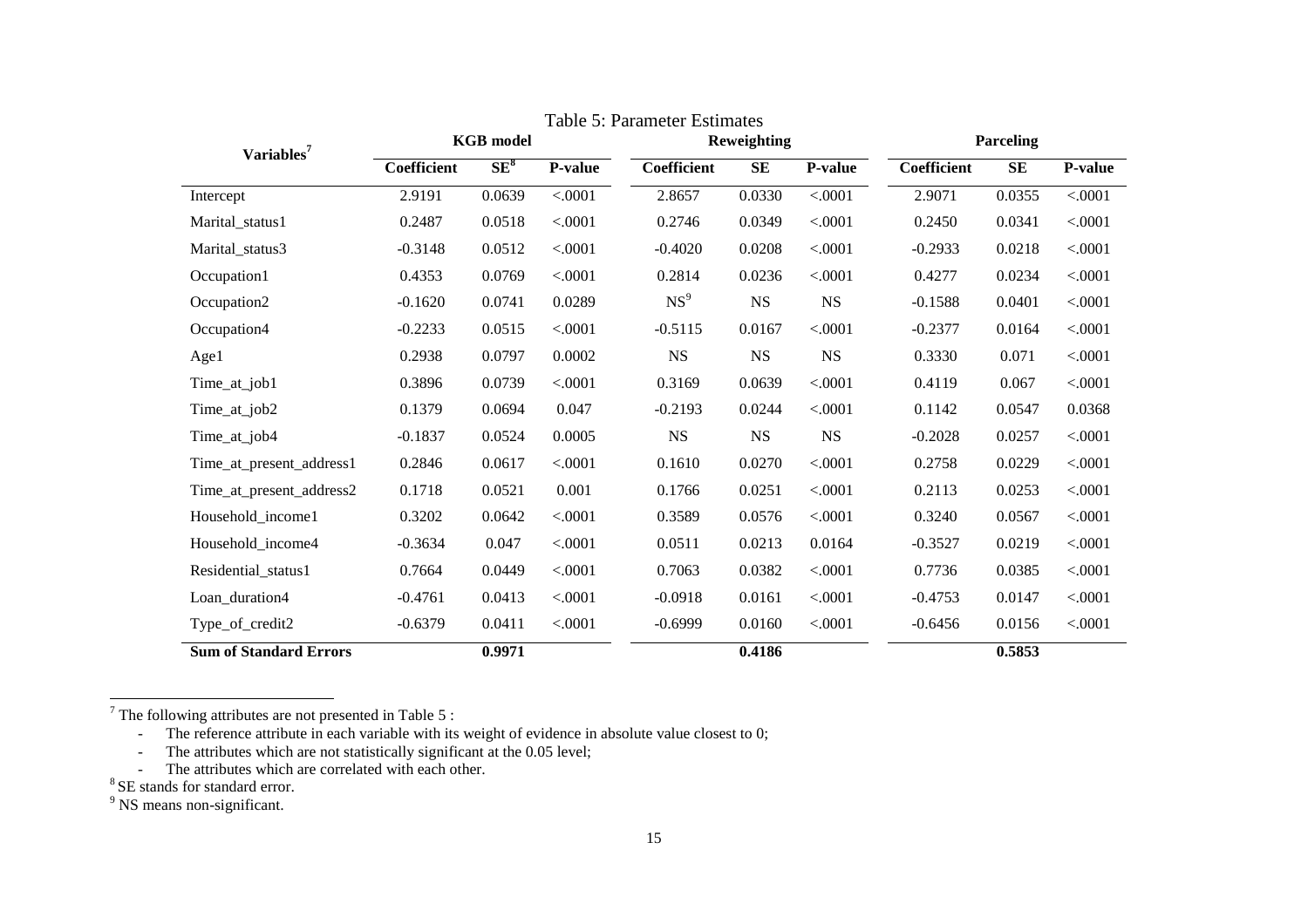# **ACKNOWLEDGEMENTS**

I am heartily thankful to my supervisor, Professor Valérie Mignon, for her valuable comments on earlier drafts of this paper. I would also like to thank the providers of the data, who prefer to remain anonymous. All errors are my own.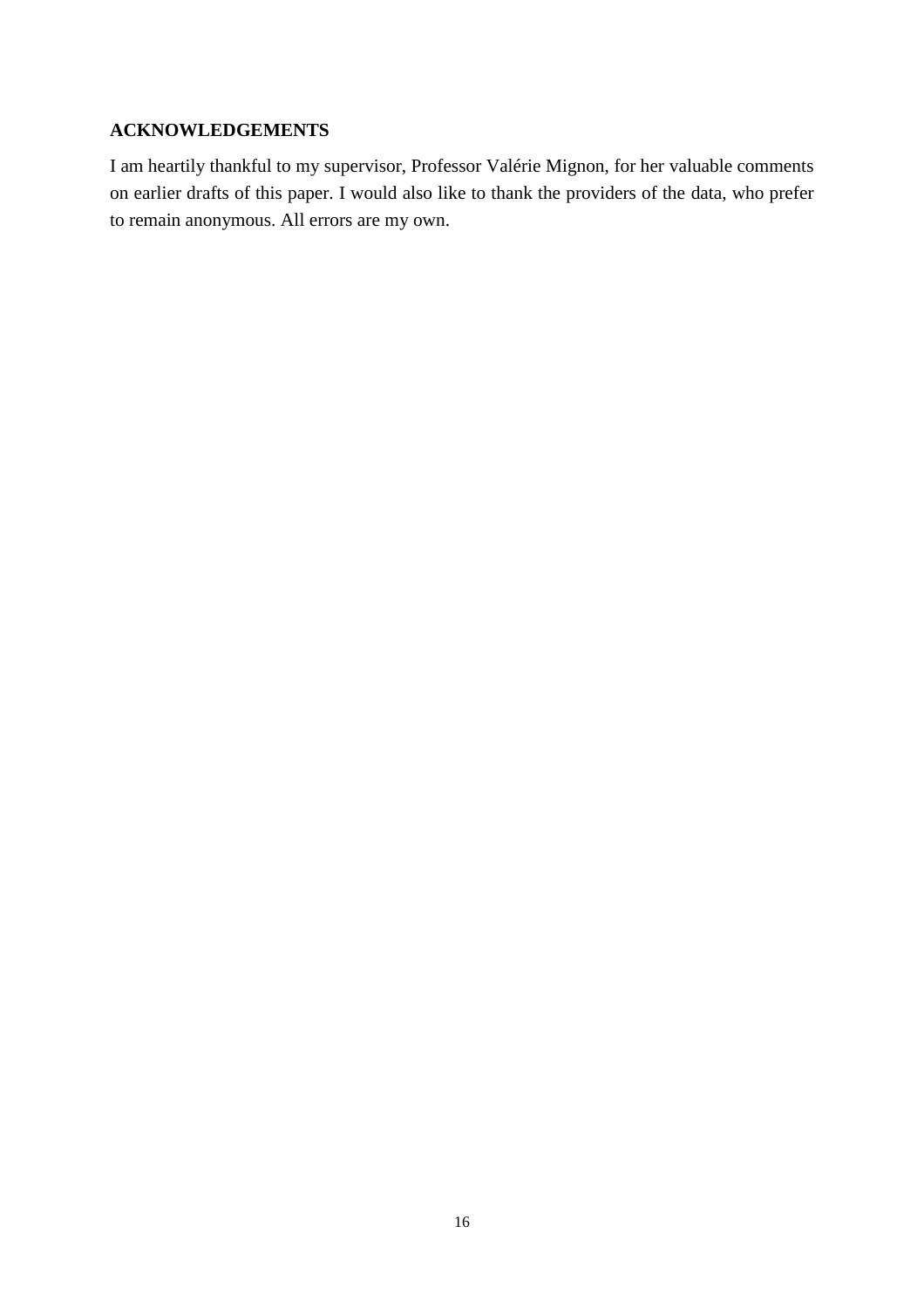### Development population



# Test population

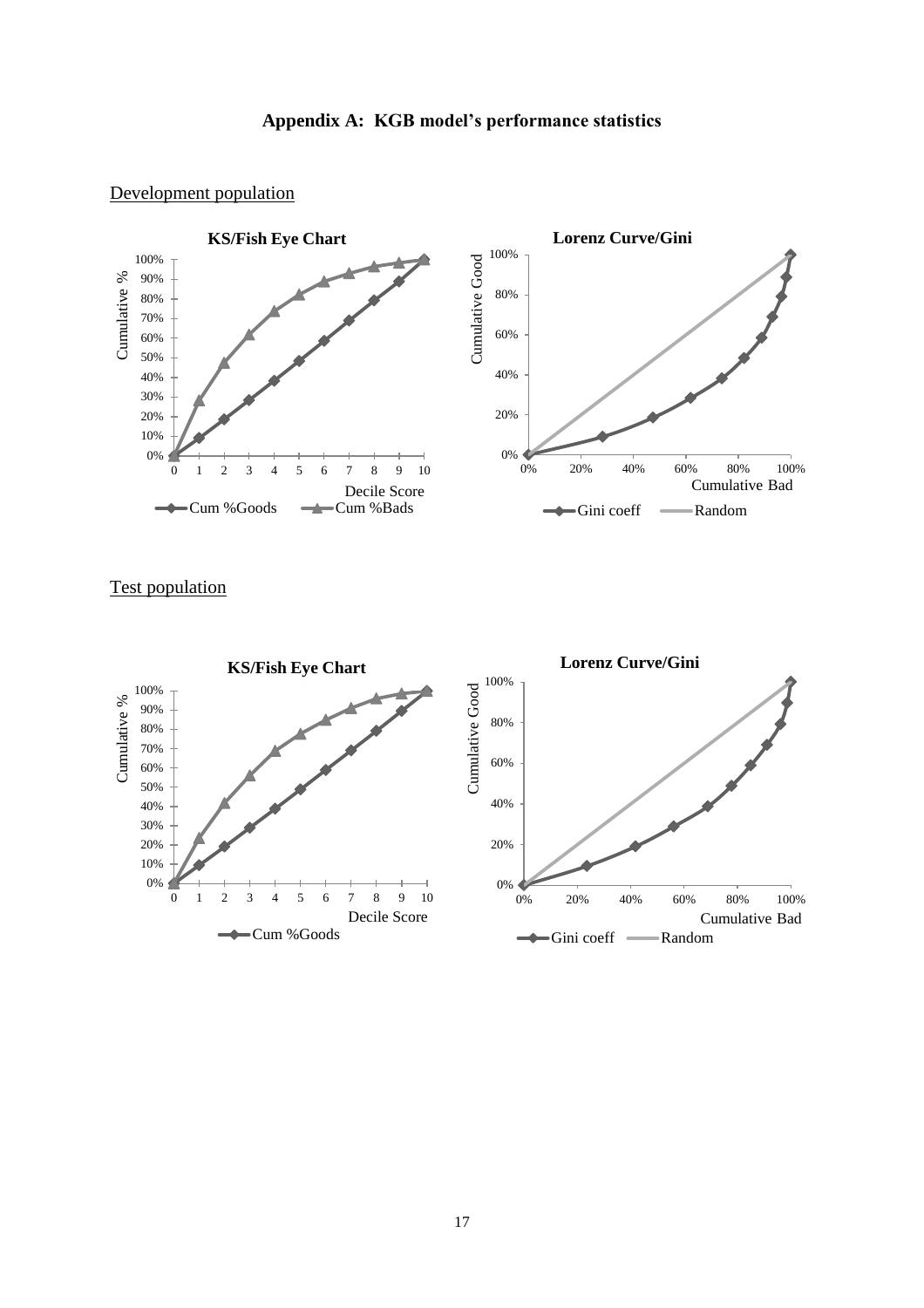# **Appendix B: Full model's performance statistics using reweighting technique**

### Development population



Test population

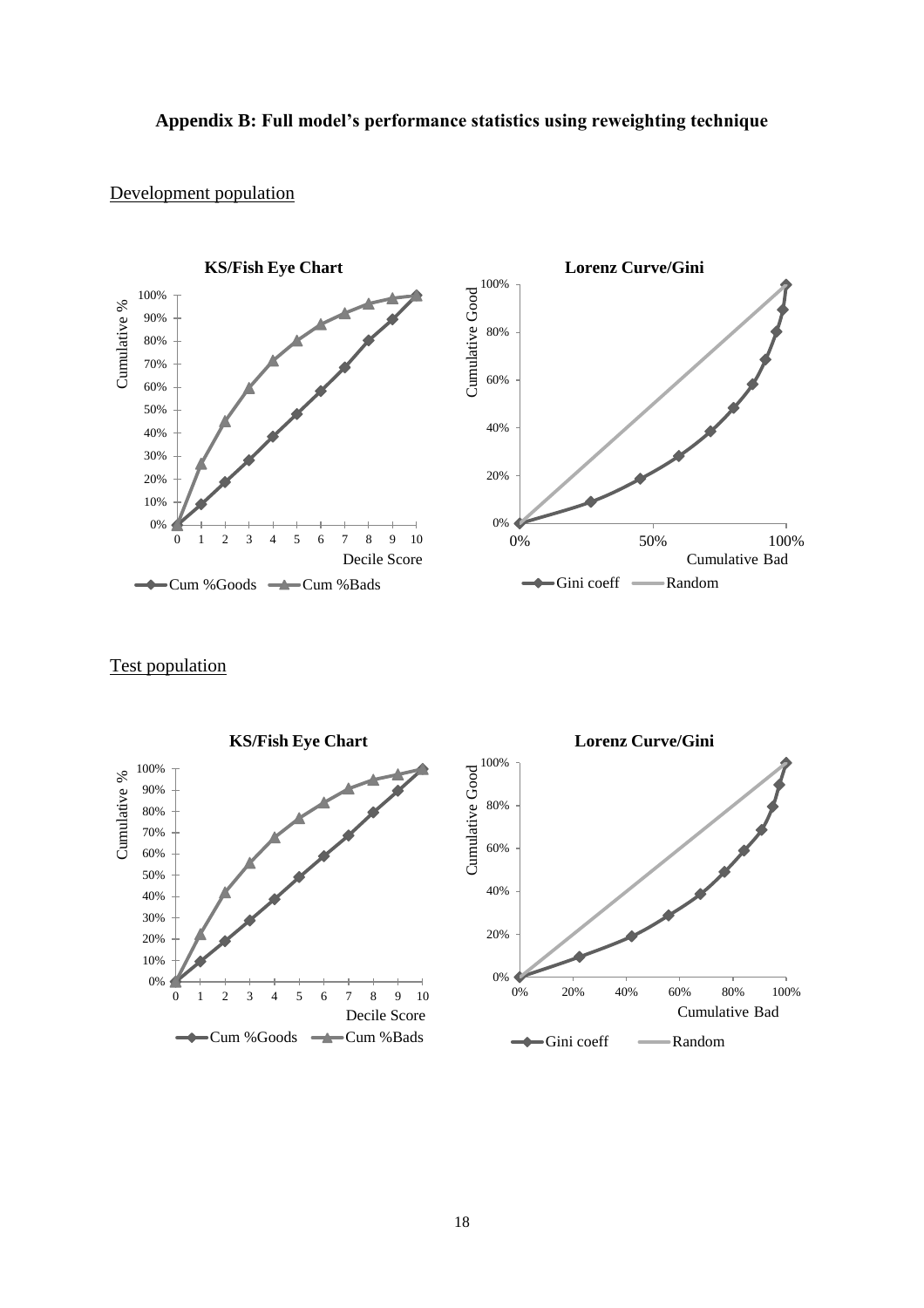# **Appendix C: Full model's performance statistics using parceling technique**

### Development population



# Test population

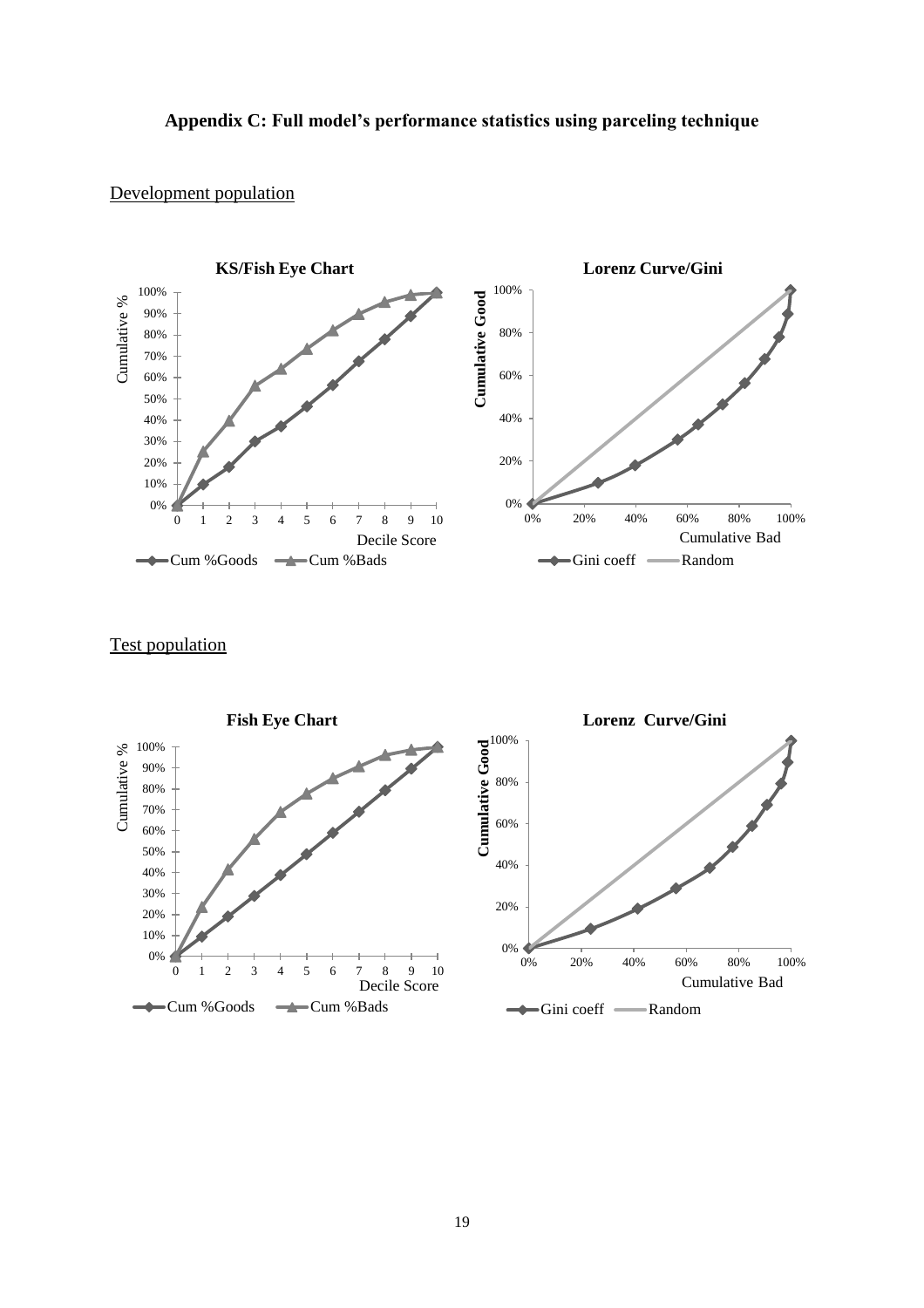### **REFERENCES**

Ash, D. and Meester, S. (2002). Best practices in reject inferencing. Conference on Credit Risk Modeling and Decisioning, Wharton Financial Institutions Center, Philadelphia.

Åstebro, T. and Chen G. (2012). Bound and collapse Bayesian reject inference for credit scoring. Journal of the Operational Research Society **63**, 1374-1387.

Avery, R.B. (1977). Credit scoring models with discriminant analysis and truncated samples. Unpublised paper, Graduate School of Industrial Administration, Carnegie-Mellon University.

Banasik, J. and Crook, J. (2004). Does reject inference really improve the performance of application scoring models?. Journal of Banking and Finance **28**, 857-874.

Banasik, J. and Crook, J. (2007). Reject inference, augmentation, and sample selection. European Journal of Operational Research **183**, 1582-1594.

Banasik, J., Crook, J., and Thomas, L.C. (2003). Sample selection bias in credit scoring models. Journal of the Operational Research Society **54**, 822–832.

Barkova, I., Glennon, D., and Palvia, A. (2013). Sample selection bias in acquisition credit scoring models: an evaluation of the supplemental-data approach. Journal of Credit Risk **9**(3), 77-117.

Boyes, W.J., Hoffman, D.L., and Low, S.A. (1989). An econometric analysis of the bank credit scoring problem. Journal of Econometrics 40(1), 3-14.

Bücker, M., van Kampen, M. and Krämer, W. (2013). Reject inference in consumer credit scoring with nonignorable missing data. Journal of Banking and Finance **37**, 1040-1045.

Chandler, G.G. and Coffman, J.Y. (1977). Using credit scoring to improve the quality of consumer receivables: legal and statistical implications. Paper presented at the Financial Management Association meetings, Seattle, Washington.

Eisenbeis, R.A. (1977). Pitfalls in the application of discriminant analysis in business, finance and economics. Journal of Finance **32**(3), 875-900.

Etimova, R., Gregory, L., and Marcheva, M. (2013). An empirical survey of reject inference techniques. Experian.

Feelders, A.J. (2000). Credit scoring and reject inference with mixture models. International Journal of Intelligent Systems in Accounting, Finance & Management **9**(1-8).

Greene, W. (1998). Sample selection in credit-scoring models. Japan and the World Economy **10**(3), 299-316.

Hand, D. J. (1998). Reject inference in credit operations. In *Credit Risk Modeling: Design and Application,* Mays. E. (eds), pp. 181-190, Amacom.

Hand D.J. and Wu I-D. (2007). Handling selection bias when choosing actions in retail credit applications. European Journal of Operational Research **183**, 1560–1568.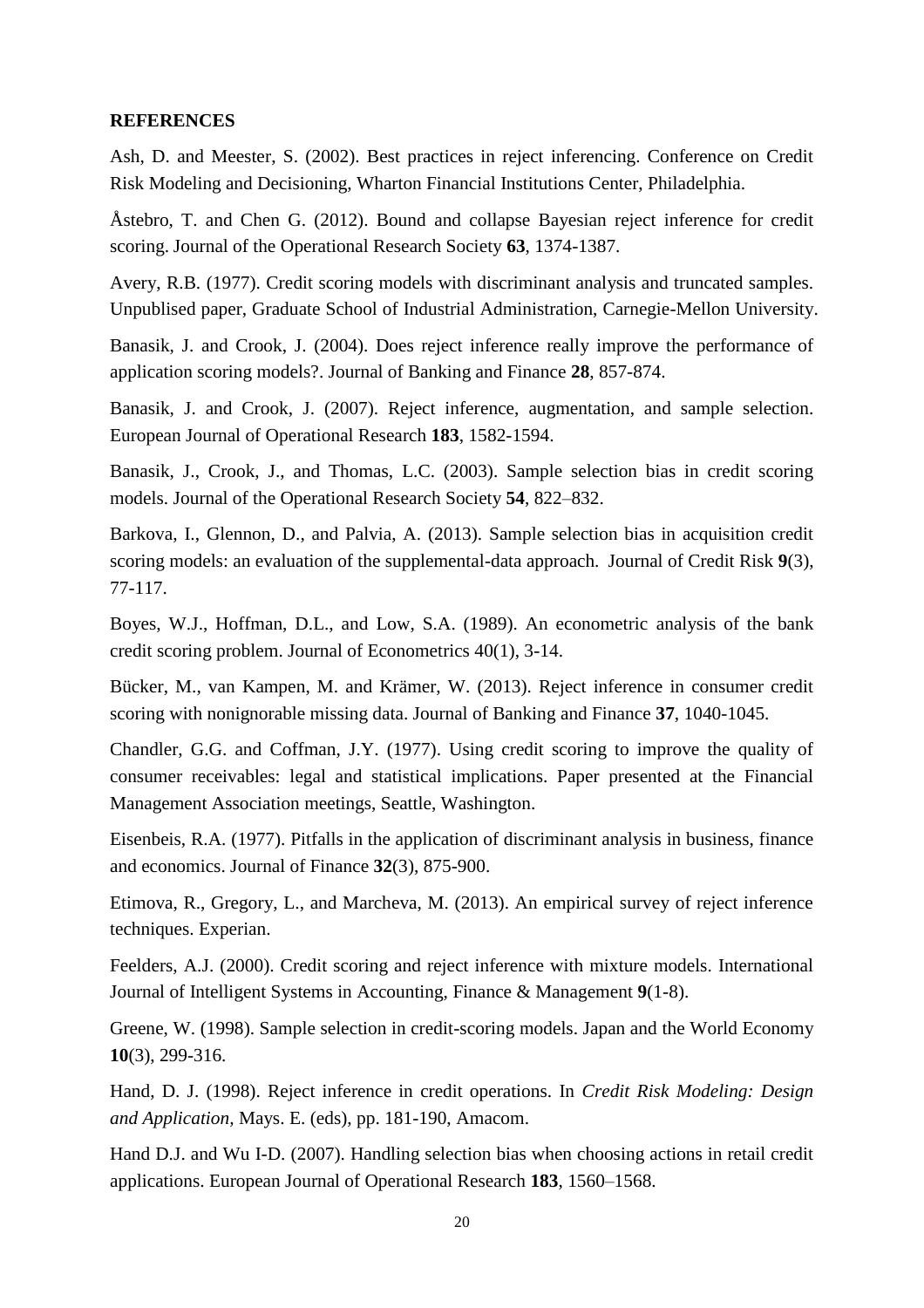Heckman, J.J. (1979). Sample selection bias as a specification error. Econometrica **47**, 153- 161.

Hsia, D.C. (1978). Credit scoring and the equal credit opportunity act. The Hastings Law Journal **30**, 371-448.

Joanes, D.N. (1993/4). Reject inference applied to logistic regression for credit scoring. IMA Journal of Mathematics Applied in Business and Industry **5**, 35-43.

Kiefer, N.M. and Larson C.E. (2006). Specification and informational issues in credit scoring. International Journal of Statistics and Management Systems **1**, 152-178.

Kocenda, E., and Vojtek, M. (2011). Default predictors in retail credit scoring: evidence from Czech banking data. Emerging Markets Finance and Trade **47**(6), 80–98.

Little, R.J.A. and Rubin, D.B. (2002). Statistical analysis with missing Data. Wiley.

Meng, C.-L. and Schmidt, P. (1985). On the cost of partial observability in the bivariate probit model. International Economic Review **26**(1), 71-85.

Mok, J-M. (2009). Reject inference in credit Scoring. BMI Paper. Available from [http://www.few.vu.nl/en/Images/werkstuk-mok\\_tcm244-91398.pdf](http://www.few.vu.nl/en/Images/werkstuk-mok_tcm244-91398.pdf)

Montrichard, D. (2007). Reject inference methodologies in credit risk modeling. Canadian Imperial Bank of Commerce. Available from<http://analytics.ncsu.edu/sesug/2008/ST-160.pdf>

Nguyen, H.T. (2015a). How is credit scoring used to predict default in China?. Working paper. EconomiX, Université Paris Ouest-Nanterre la Défense (Paris X).

Nguyen, H.T. (2015b). Default predictors in credit scoring: evidence from France's retail banking institution. Journal of Credit Risk **11**(2), 41–66.

Parnitzke, T. (2005). Credit scoring and the sample selection bias. Working Paper on Risk Management and Insurance.

Poirier, D.J. (1980). Partial observability in bivariate probit models. Journal of Econometrics **12**(2), 209–217.

Puhani, P.A. (2000). The Heckman correction for sample selection and its critique. Journal of Economic Surveys **14**(1), 53–68.

Reichert, A.K., Cho, C.C. and Wagner, G.M. (1983). An examination of the conceptual issues involved in developing credit scoring models. Journal of Business and Economic Statistics **1**(2), 101-114.

Rubin, D.B. (1976). Inference and missing data. Biometrika **63**(3), 581-592.

Siddiqi, N. (2006). Credit risk scorecards: developing and implementing intelligent credit scoring. Wiley.